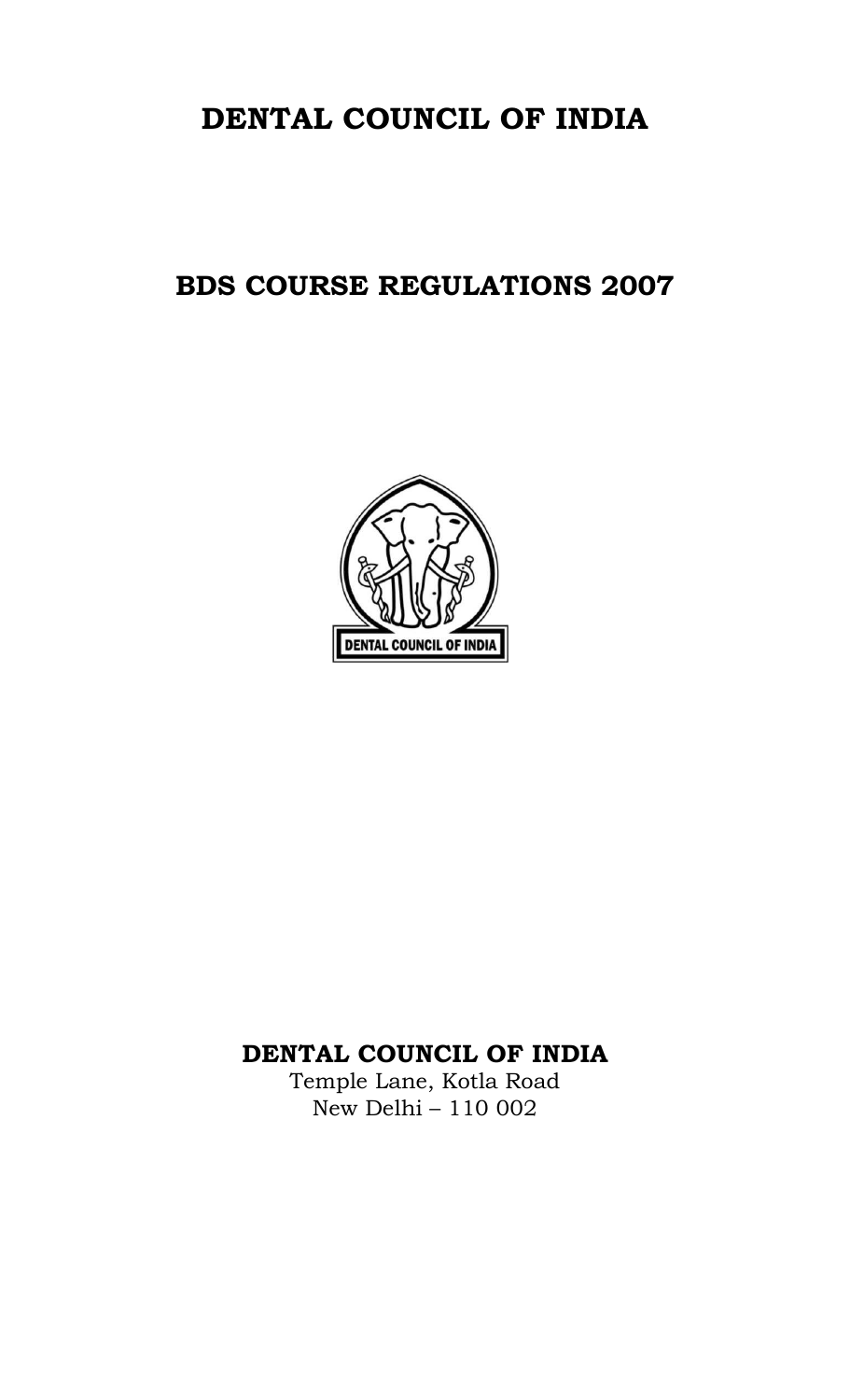3

No.DE-22-2007.-In exercise of the powers conferred by Sectioin 20 of the Dentists Act, 1948, the Dental Council of India with the previosus sanction of th Central Government hereby makes the following Revised BDS Course Regulations :-

1. Short title and commencement. – (i) These Regulations may be called the Dental Council of India Revised BDS Course Regulations, 2007. (ii) They shall come into force on the date of their publication in the Official Gazette.

#### REGULATIONS FOR THE DEGREE OF BACHELOR OF DENTAL SURGERY

**GENERAL:** Universities awarding the degrees in Bachelor of Dental Surgery (BDS) and Master of Dental Surgery (MDS) shall establish independent Dental Faculty.

# The heading 'ADMISSION, SELECTION, AND MIGRATION' shall be read as under, in terms of  $(8<sup>th</sup> A$ mendment) notification published on 12.7.2017 in the Gazette of India.

## ADMISSION, SELECTION AND MIGRATION:-

ADMISSION, SELECTION, COUNSELLING AND MIGRATION:-

#### I. Admission to the Dental Course – Eligibility Criteria:

No Candidate shall be allowed to be admitted to the Dental Curriculum of first Bachelor of Dental Surgery (BDS) Course until:

1. He/she shall complete the age of 17 years on or before  $31<sup>st</sup>$  December, of the year of admission to the BDS course;

The following has been inserted, and the existing sub-regulation "2." is re-numbered as "3"., in terms of  $(5<sup>th</sup>$  Amendment) notification published on 31<sup>st</sup> May, 2012 in the Gazette of India.

2. He/She has obtained a minimum of marks in National Eligibility-cum-Entrance Test as prescribed in sub-regulation 5 of Regulation II under the heading "Selection of students:"

# The following has been inserted in terms of  $(5<sup>th</sup>$  Amendment) notification published on 1st June, 2012 in the Gazette of India

- 3. 2. In order to be eligible to take National Eligibility-cum-Entrance Test he/she has passed qualifying examination as under:
	- a. The higher secondary examination or the Indian School Certificate Examination which is equivalent to 10+2 Higher Secondary Examination after a period of 12 years study, the last two years of study comprising of Physics, Chemistry, Biology and Mathematics or any other elective subjects with English at a level not less than the core course for English as prescribed by the National Council for Educational Research and Training after the introduction of the 10+2+3 years educational structure as recommended by the National Committee **on** education; Note: Where the course content is not as prescribed for 10+2 education structure of the National Committee, the candidates will have to undergo a period of one year preprofessional training before admission to the dental colleges;
- or b. The intermediate examination in science of an Indian University/Board or other recognised examining body with Physics, Chemistry and Biology which shall include a practical test in these
	- subjects and also English as a compulsory subject;

or

c. The pre-professional/pre-medical examination with Physics, Chemistry and Biology, after passing either the higher secondary school examination, or the pre-university or an equivalent examination. The pre-professional/pre-medical examination shall include a practical test in Physics, Chemistry and Biology and also English as a compulsory subject;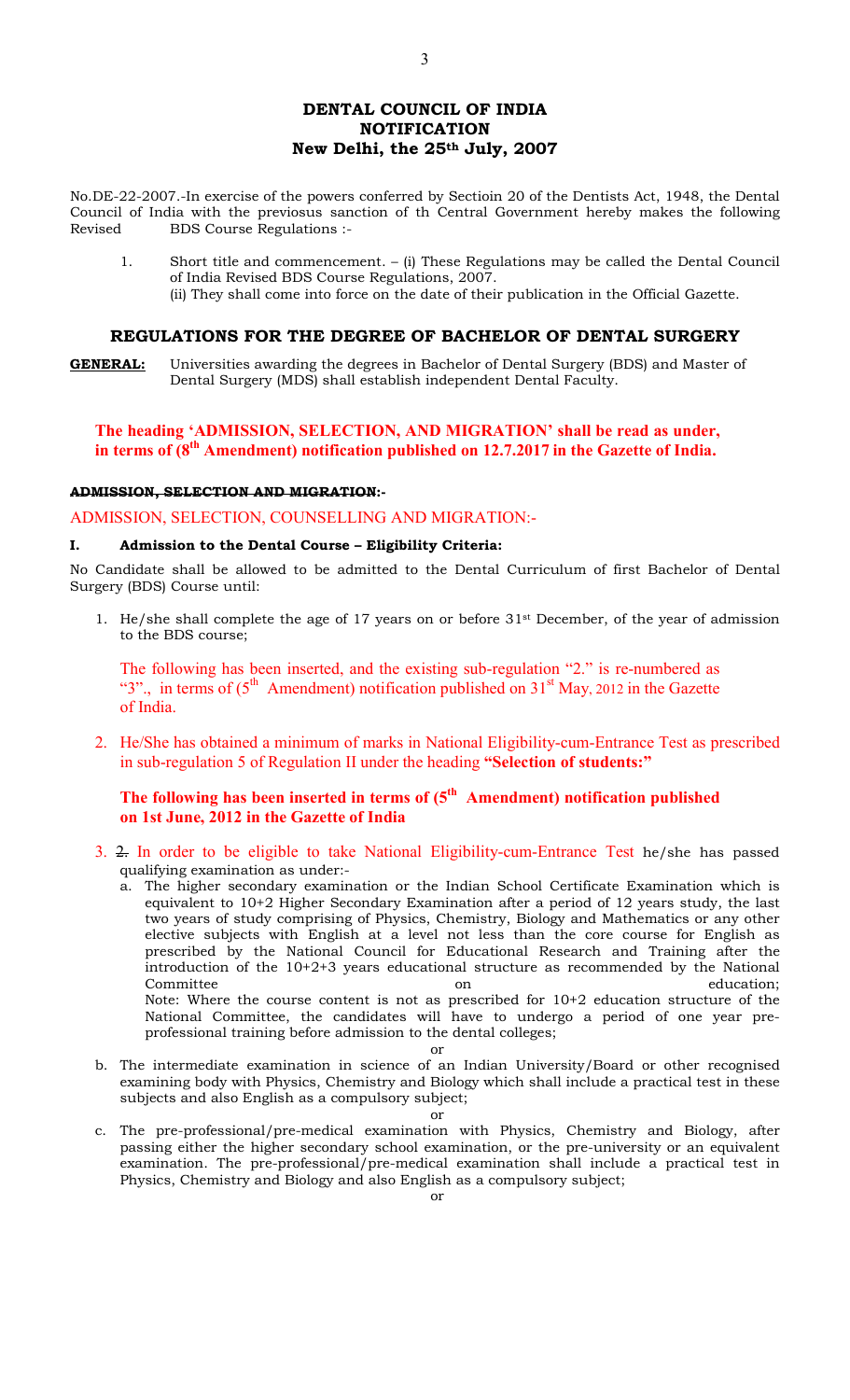- d. The first year of the three years degree course of a recognized university, with Physics, Chemistry and Biology including a practical test in three subjects provided the examination is a "University Examination" and candidate has passed 10+2 with English at a level not less than a core course;
	- or
- e. B.Sc examination of an Indian University, provided that he/she has passed the B.Sc examination with not less than two of the following subjects Physics, Chemistry, Biology (Botany, Zoology) and further that he/she has passed the earlier qualifying examination with the following subjects-Physics, Chemistry, Biology and English.
	- or
- f. Any other examination which, in scope and standard is found to be equivalent to the intermediate science examination of an Indian University/Board, taking Physics, Chemistry and Biology including practical test in each of these subjects and English.

The following have been added under the heading "Admission to the Dental Course- Eligibility Criteria" after sub-clause 2 (f), in terms of (2nd Amendment) notification published on 29th October, 2010 in the Gazette of India.

"3. 3% seats of the annual sanctioned intake capacity shall be filled up by candidates with locomotory disability of lower limbs between 50% to 70%

Provided that in case any seat in this 3% quota remains unfilled on account of unavailability of candidates with locomotory disability of lower limbs between 50% to 70% then any such unfilled seat in this 3% quota shall be filled up by persons with locomotory disability of lower limbs between 40% to 50% before they are included in the annual sanctioned seats for General Category candidates.

Provided further that this entire exercise shall be completed by each Dental College/Institution as per the statutory time schedule for admissions and in no case any admission will be made in the BDS course after  $30<sup>th</sup>$  of September."

# The following has been deleted in terms of  $(5<sup>th</sup>$  Amendment) notification published on 1st June, 2012 in the Gazette of India

#### Note:

- Marks obtained in Mathematics are not to be considered for admission to BDS Course.
- After the 10+2 course is introduced, the integrated courses should be abolished.
- II. Selection of Students: The selection of students to dental college shall be based solely on merit of the candidate and for determination of the merit, the following criteria be adopted uniformly throughout the country:

# The following has been deleted in terms of  $(5<sup>th</sup> Amendment)$  notification published on 1<sup>st</sup> June, 2012 in the Gazette of India

- 1. In states, having only one Dental College and one university board/examining body conducting the qualifying examination, the marks obtained at such qualifying examination may be taken into consideration;
- 2. In states, having more than one university/board/examining body conducting the qualifying examination (or where there is more than one dental college under the administrative control of one authority) a competitive entrance examination should be held so as to achieve a uniform evaluation as there may be variation of standards at qualifying examinations conducted by different agencies;
- 3. Where there are more than one college in a state and only one university/board conducting the qualifying examination, then a joint selection board be constituted for all the colleges;
- 4. A competitive entrance examination is absolutely necessary in the cases of institutions of All India character;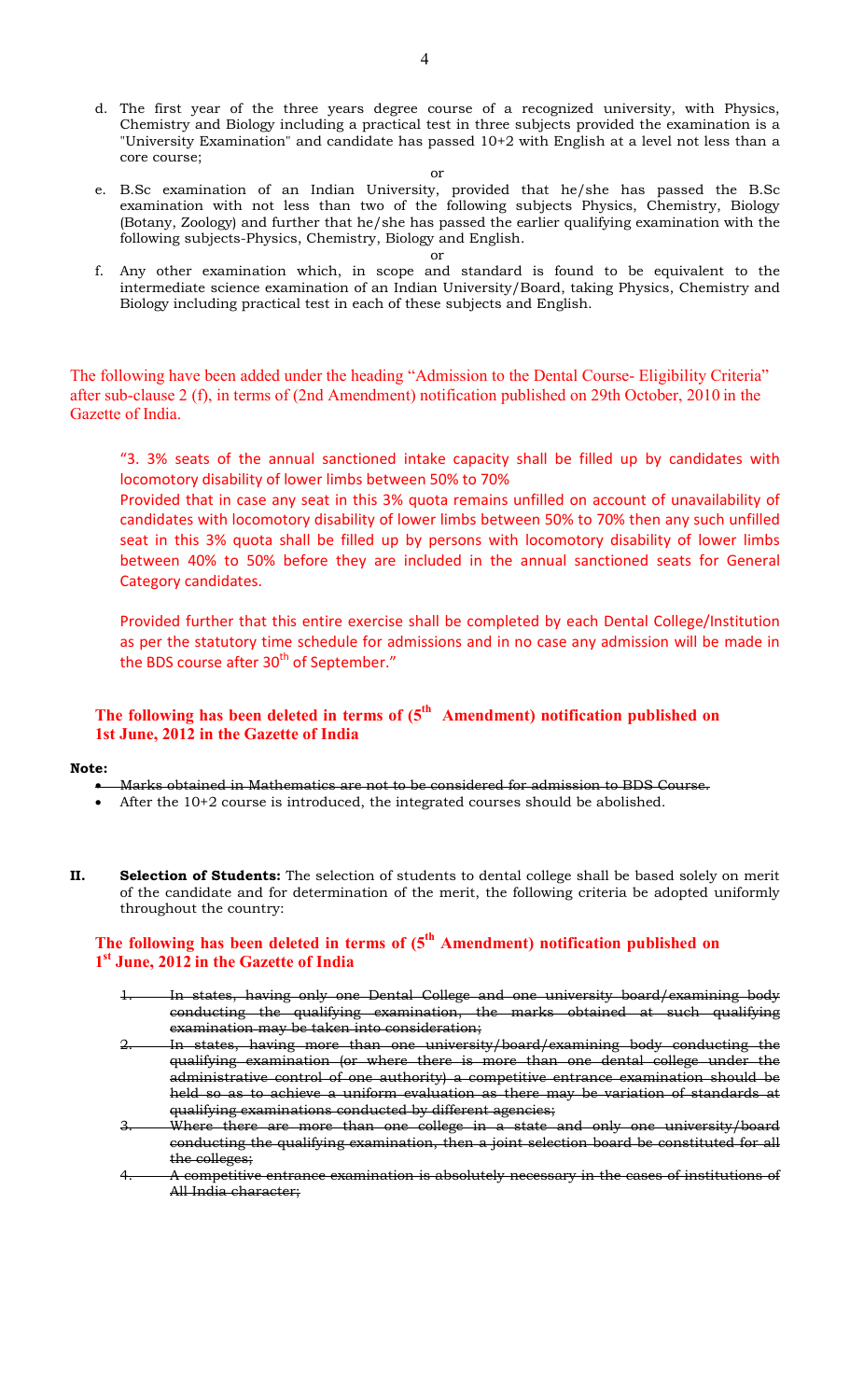# The following has been deleted and substituted in terms of  $(5<sup>th</sup> Amendment)$  notification published on 1<sup>st</sup> June, 2012 in the Gazette of India

- 5. Procedure for selection to BDS course shall be as follows:
	- in case of admission on the basis of qualifying examination under clause (1) based on merit, candidate for admission to BDS course must have passed in the subjects of Physics, Chemistry, Biology & English individually and must have obtained a minimum of 50% marks taken together in Physics, Chemistry, and Biology at the qualifying examination. In respect of candidates belonging to Scheduled Castes, Scheduled Tribes or Other Backward Classes, the marks obtained in Physics, Chemistry and Biology taken together in qualifying examination be 40% instead of 50% as above and must have qualifying marks in English.

The following have been added before the clause 5 (ii) under the heading "selection of students", in terms of (2nd Amendment) notification published on 29<sup>th</sup> October, 2010 in the Gazette of India.

> "Provided that the eligibility criteria for admission to persons with locomotory disability of lower limbs in terms of Clause 3 above- will be a minimum of 45% marks instead of 50% taken together in qualifying examination and competitive entrance examination for admission in BDS Course."

In case of admission of the basis of competitive entrance examination under clause (2) to (4) of this regulation, a candidate must have passed in the subjects of Physics, Chemistry, Biology and English individually and must have obtained a minimum of 50% marks taken together in Physics, Chemistry and Biology at the qualifying examination and in addition must have come in the merit list prepared as a result of such competitive entrance examination by securing not less that 50% marks in Physics, Chemistry and Biology taken together in the competitive examination. In respect of candidates belonging to Scheduled Castes, Scheduled Tribes or any other categories notified by the Government the marks obtained in Physics, Chemistry and Biology taken together in qualifying examination and competitive entrance examination be 40% instead of 50% as stated above:

Provided that a candidate who has appeared in the qualifying examination the result of which has not been declared, he may be provisionally permitted to take up the competitive entrance examination and in case of selection for admission to the BDS course, he shall not be admitted to that course until he fulfils the eligibility criteria as per above regulations.

- i. There shall be a single eligibility-cum-entrance examination namely "National Eligibility-cum-Entrance Test for admission to BDS course" in each academic year."
- ii. In order to be eligible for admission to BDS Course for a particular academic year, it shall be necessary for a candidate to obtain minimum of marks of 50<sup>th</sup> percentile in 'National Eligibilitycum-Entrance Test to BDS course' held for the said academic year. However, in respect of candidates belonging to Scheduled Castes, Scheduled Tribes, Other Backward Classes, the minimum marks shall be at 40<sup>th</sup> percentile. In respect of candidates with locomotory disability of lower amendments, the minimum marks shall be at 45<sup>th</sup> percentile. The percentile shall be determined on the basis of highest marks secured in the All-India common merit list in "National Eligibility-cum-Entrance Test for admission to BDS course."

 Provided when sufficient number of candidates in the respective categories fail to secure minimum marks as prescribed in National Eligibility-cum-Entrance Test held for any academic year for admission to BDS Course, the Central Government in consultation with Dental Council of India may at its discretion lower the minimum marks required for admission to BDS Course for candidates belonging to respective categories and marks so lowered by the Central Government shall be applicable for the said academic year only.

iii. The reservation of seats in dental colleges for respective categories shall be as per applicable laws prevailing in States/Union Territories. An all India merit list as well as State-wise merit list of the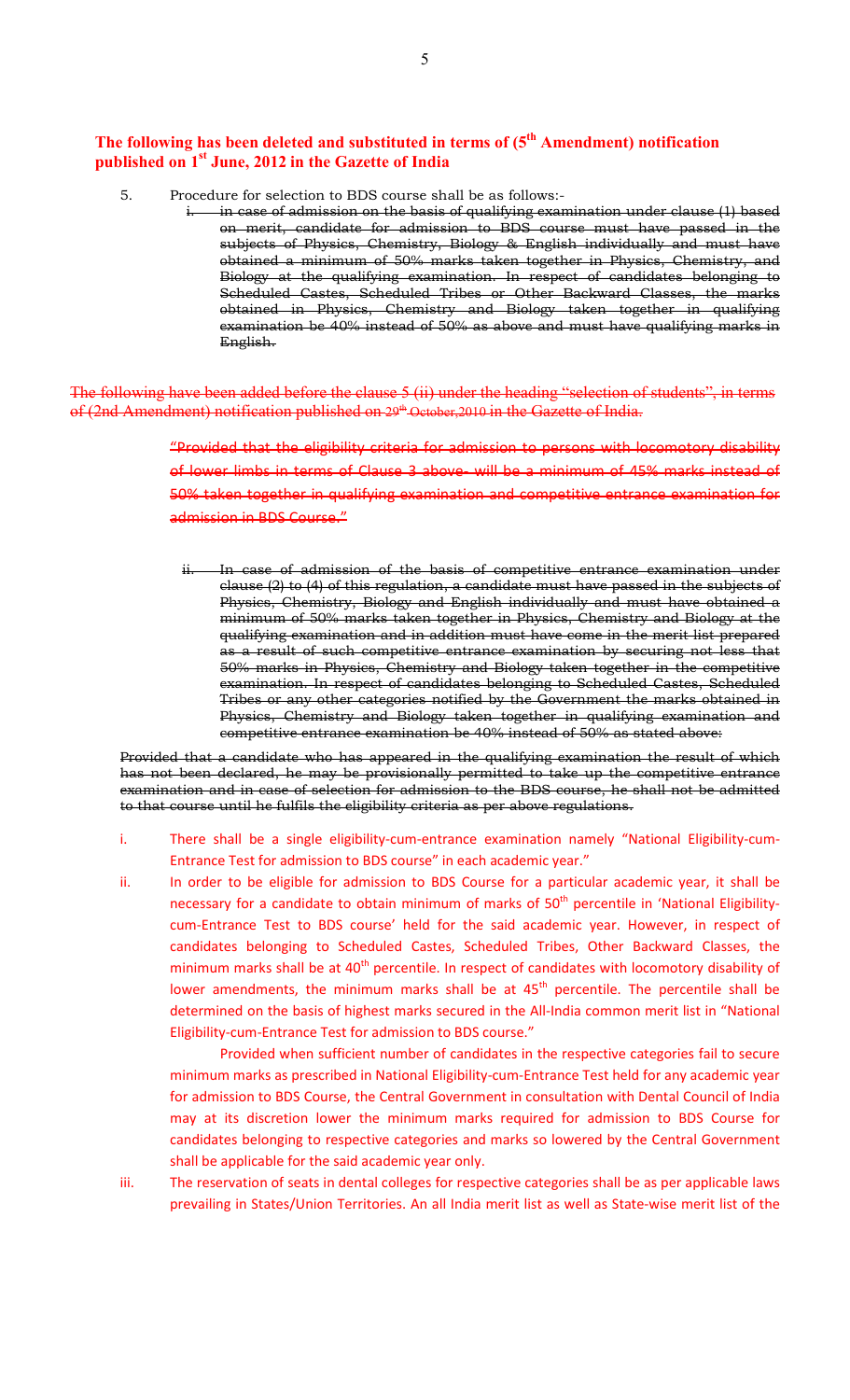eligible candidates shall be prepared on the basis of the marks obtained in National Eligibilitycum-Entrance Test and candidates shall be admitted to BDS course from the said lists only.

- iv. No Candidate who has failed to obtain the minimum eligibility marks as prescribed in Clause (ii.) above shall be admitted to BDS course in the said academic year.
- v. All admissions to BDS course within the respective categories shall be based solely on marks obtained in the National Eligibility-cum-Entrance Test.
- vi. To be eligible for admission to BDS Course, a candidate must have passed in the subjects of Physics, Chemistry, Biology/Biotechnology and English individually and must have obtained a minimum of 50% marks taken together in Physics, Chemistry and Biology/Biotechnology at the qualifying examination as mentioned in Sub-regulation 2 of Regulation I and in addition must have come in the merit list of "National Eligibility-cum-Entrance Test" for admission to BDS course. In respect of candidates belonging to Scheduled Castes, Scheduled Tribes or other Backward Classes the minimum marks obtained in Physics, Chemistry and Biology/Bio-technology taken together in qualifying examination shall be 40% instead of 50%. In respect of candidates with locomotory disability of lower limbs in terms of sub-regulation 4, after the commencement of these amendments, of Regulation 1 above, the minimum marks in qualifying examination in Physics, Chemistry and Biology/Bio-technology taken together in qualifying examination shall be 45% instead of 50%.

 Provided that a candidate who has appeared in the qualifying examination the result of which has not been declared, he/she may be provisionally permitted to take up the National Eligibility-cum-Entrance Test and in case of selection for admission to the BDS course, he/she shall not be admitted to that course until he fulfills the eligibility criteria under Regulation 1.

vii. The Central Board of Secondary Education shall be the organization to conduct National Eligibilitycum-Entrance Test for admission to BDS course.

# The following has been added under clause II 'Selection of Students', in terms of  $(8<sup>th</sup>$ Amendment) notification published on  $27<sup>th</sup>$  July, 2017 in the Gazette of India:

# II. A Common Counselling.

- 1 There shall be a common counselling for admission to BDS course in all dental educational institutions on the basis of merit list of the National Eligibility-cum-Entrance Test.
- 2. The designated authority for counselling for the 15% All India Quota seats of the contributing States and all BDS seats of Dental Education Institutions of the Central Government universities established by an Act of Parliament and the Deemed Universities shall be the Directorate General of Health Services, Ministry of Health and Family Welfare, Government of India.
- 3. The counselling for admission to BDS course in a State/Union Territory, including Dental Education Institutions established by the State Government, University established by an Act of State/Union Territory Legislature, Trust, Society, Minority Institutions shall be conducted by the State/Union Territory Government.
- 4. In case any dispute arises on such common counselling, the respective State Government shall refer the matter to the Central Government and its decision shall be final, in this regard.

# III. Duration of the Course:

The following provision has been substituted to the extent indicated hereunder in terms of  $(3<sup>rd</sup>$ Amendment) notification published on  $25<sup>th</sup>$  August, 2011 in the Gazette of India and the same is as under:-

The undergraduate dental training programme leading to BDS degree shall be of 5 years with 240 teaching days in each academic year. During this period, the student shall be required to have engaged in full time study at a dental college recognized or approved by the Dental Council of India.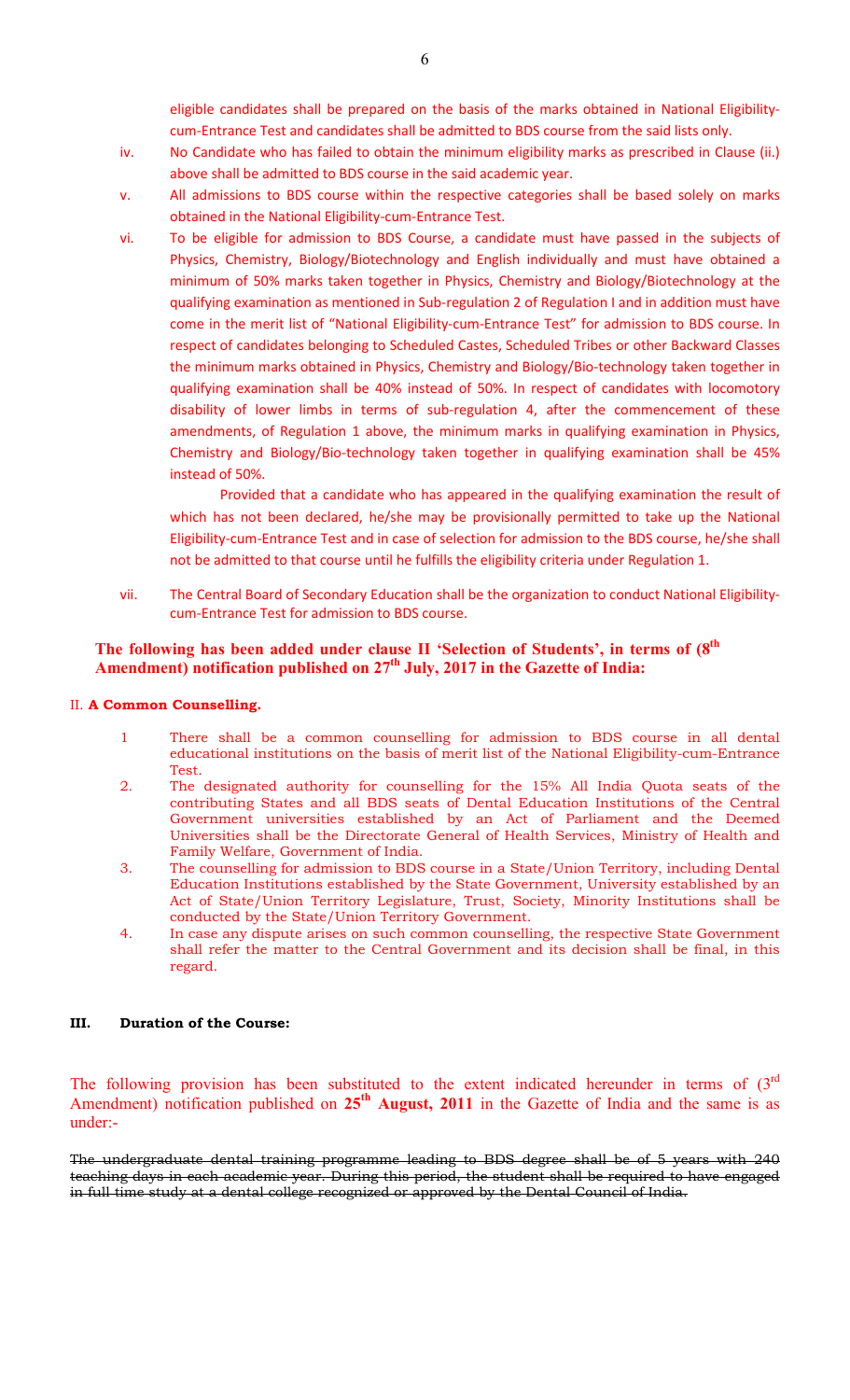The undergraduate dental programme leading to BDS Degree shall be of 4 (four) Academic years with 240 teaching days in each academic year, plus one year paid rotating Internship in a dental college. Every candidate will be required, after passing the final BDS Examination to undergo one year paid rotating internship in a dental college. The detailed curriculum of Dental Internship Programme is annexed as Annexure-A.

The internship shall be compulsory and BDS Degree shall be granted after completion of one year paid Internship.

NOTE: It is recommended by the DCI that the colleges who have implemented the revised BDS Course Regulation, 2007 itself, has to carry on with the existing five year programme. Regarding internship for this batch it is upto the respective university to decide.

Further, the admissions made from the year 2008-09, the students may be included in this amendment provided the concerned University's rules permit.

Provided that the Affiliating University/State Government are free to make applicable these amendment is upto the University to implement this amendment provided it abides by their Act/Rules and Regulations.

The above NOTE has been deleted and the following proviso is inserted below the NOTE in terms of  $(4<sup>th</sup>$ Amendment) notification published on 9.12.2011 in the Gazette of India and the same is as under:-

> NOTE: Provided that the students of the batch admitted during the academic session 2007-2008, and consequently they are going to pursue their 5<sup>th</sup> year BDS Course as per the course curriculum and syllabus prescribed in the principal Revised BDS Course Regulations, 2007, may complete their Theory in 4 (four) subjects with 160 Lecture hours within a period of 6 (six) months as given below:-

| <b>Subject</b>                                  | <b>Lecture Hours</b> |
|-------------------------------------------------|----------------------|
| <b>Oral &amp; Maxillofacial Surgery</b>         | 30                   |
| <b>Conservative Dentistry &amp; Endodontics</b> | 50                   |
| Prosthodontics and Crown & Bridge               | 50                   |
| <b>Public Health Dentistry</b>                  | 30                   |
| Total                                           | 1 60                 |

On completion of such study, they shall have to appear in the University Examination and only after passing University Examination successfully, they shall be allowed to do six months Paid Rotating Internship Programme in all the Departments for the duration indicated against each Department as under:-

| <b>Departments</b>                                 | <b>Period of Postings</b> |
|----------------------------------------------------|---------------------------|
| 1. Oral Medicine & Radiology                       | 20 days                   |
| <b>Oral &amp;&amp; Maxillofacial Surgery</b><br>2. | 30 days                   |
| <b>Prosthodontics</b><br>3.                        | 30 days                   |
| <b>Periodontics</b><br>4.                          | 15 days                   |
| <b>Concervative Dentist</b><br>5.                  | 10 days                   |
| <b>Pedodontics</b><br>6.                           | 15 days                   |
| <b>Oral Pathology &amp; Microbiology</b><br>7.     | 10 days                   |
| Orthodontics<br>8.                                 | 10 days                   |
| <b>Community Dentist/Rural Service</b><br>9.       | 30 days                   |
| 10. Elective                                       | 10 days                   |
| Total                                              | 180 days                  |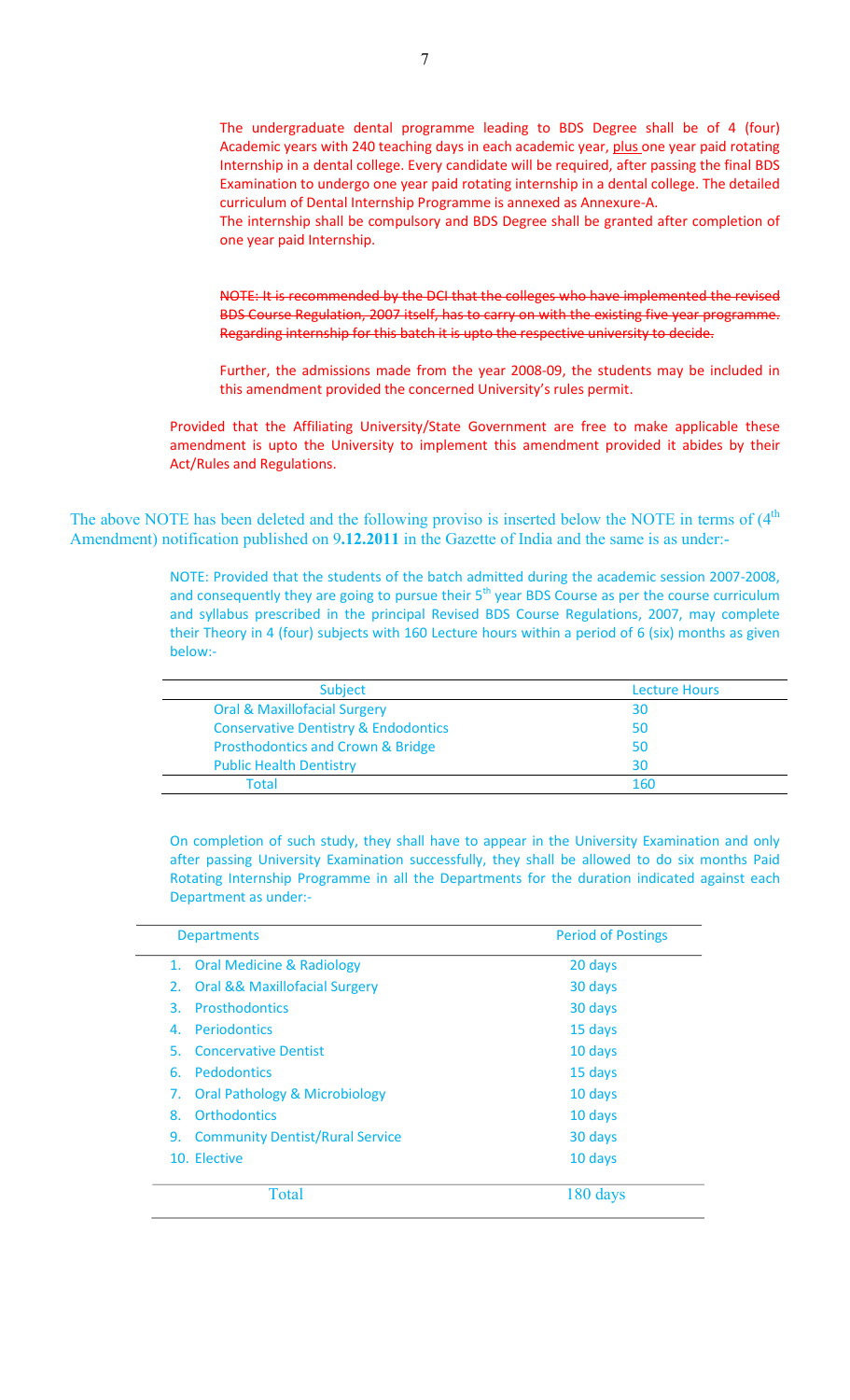# The following proviso has been inserted in terms of  $(6<sup>th</sup>$  Amendment) notification published on 24.6.2013 in the Gazette of India:-

Provided further that students of 2007-2008 BDS batch who are declared passed with  $4\frac{1}{2} + 6$ months Paid Rotatory Internship or 5-year duration course, as the case may be, as per Revised BDS Course  $(4<sup>th</sup>$  Amendment) Regulations, 2011, shall be deemed at par/equivalent with 4+1 year BDS Course, including one year Paid Rotatory Internship programme, for all interns and purposes i.e. for admission in MDS Course, applying for Govt Jobs, registration in State Dental Councils etc.

# IV. Migration:

- (1) Migration from one dental college to other is not a right of a student. However, migration of students from one dental college to another dental college in India may be considered by the Dental Council of India. Only in exceptional cases on extreme compassionate ground\*, provided following criteria are fulfilled. Routine migrations on other ground shall not be allowed.
- (2) Both the colleges, i.e. one at which the student is studying at present and one to which migration is sought, are recognised by the Dental Council of India.
- (3) The applicant candidate should have passed first professional BDS examination.
- (4) The applicant candidate submits his application for migration, complete in all respects, to all authorities concerned within a period of one month of passing (declaration of results) the first professional Bachelor of Dental Surgery (BDS) examination.
- (5) The applicant candidate must submit an affidavit stating that he/she will pursue 240 days of prescribed study before appearing at IInd professional Bachelor of Dental Surgery (BDS) examination at the transferee dental college, which should be duly certified by the Registrar of the concerned University in which he/she is seeking transfer. The transfer will be applicable only after receipt of the affidavit.

### Note 1:

- (i) Migration is permitted only in the beginning of IInd year BDS Course in recognized Institution.
- (ii) All applications for migration shall be referred to Dental Council of India by college authorities. No Institution/University shall allow migrations directly without the prior approval of the Council.
- (iii) Council reserved the right, not to entertain any application which is not under the prescribed compassionate grounds and also to take independent decisions where applicant has been allowed to migrate without referring the same to the Council.
- Note 2: \*Compassionate ground criteria:
- (i) Death of supporting guardian.
- (ii) Disturbed conditions as declared by Government in the Dental College area.

#### V. Attendance requirement, Progress and Conduct

- (i) 75% in theory and 75% in practical/clinical in each year.
- (ii) In case of a subject in which there is no examination at the end of the academic year/semester, the percentage of attendance shall not be less than 70%. However, at the time of appearing for the professional examination in the subject, the aggregate percentage of attendance in the subject should satisfy condition (i) above.

#### VI. Subjects of Study:

#### First Year

- i) General Human Anatomy including Embryology and Histology
- ii) General Human Physiology and Biochemistry, Nutrition and Dietics
- iii) Dental Anatomy, Embryology and Oral Histology
- iv) Dental Materials
- v) Pre-clinical Prosthodontics and Crown & Bridge

#### Second Year

- i) General Pathology and Microbiology
- ii) General and Dental Pharmacology and Therapeutics
- iii) Dental Materials
- iv) Pre clinical Conservative Dentistry
- v) Pre clinical Prosthodontics and Crown & Bridge
- vi) Oral Pathology & Oral Microbiology

#### Third Year

i) General Medicine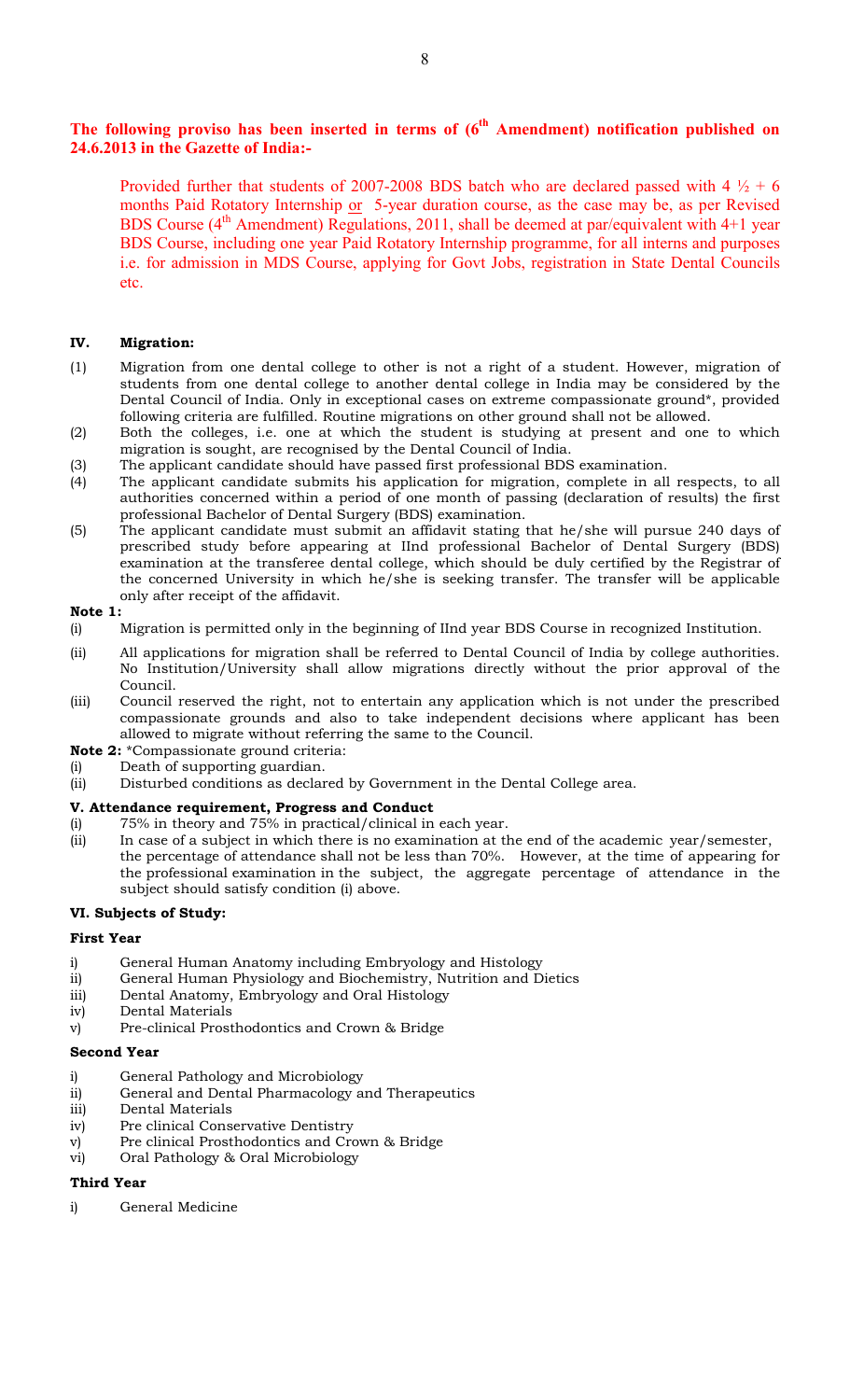- ii) General Surgery
- iii) Oral Pathology and Oral Microbiology
- iv) Conservative Dentistry and Endodontics
- v) Oral & Maxillofacial Surgery
- vi) Oral Medicine and Radiology
- vii) Orthodontics & Dentofacial Orthopaedics
- viii) Paediatric & Preventive Dentistry
- ix) Periodontology
- x) Prosthodontics and Crown & Bridge

#### Fourth Year

- i) Orthodontics & dentofacial orthopaedics
- ii) Oral Medicine & Radiology
- iii) Paediatric & Preventive Dentistry
- iv) Periodontology
- v) Oral & Maxillofacial Surgery
- vi) Prosthodontics and Crown & Bridge
- vii) Conservative Dentistry and Endodontics
- viii) Public Health Dentistry

### Fifth Year

- i) Oral & Maxillofacial Surgery
- ii) Prosthodontics and Crown & Bridge
- iii) Conservative Dentistry and Endodontics
- iv) Public Health Dentistry

The above  $5<sup>th</sup>$  year subjects have been deleted in terms of (3rd Amendment) notification published on 25<sup>th</sup> August, 2011 in the Gazette of India.

# EXAMINATIONS

## SCOPE: These regulations shall be applicable for the B.D.S. degree examinations conducted by various universities in the country.

### I. PREFACE:

- (A) Evaluation is a continuous process, which is based upon criteria developed by the concerned authorities with certain objectives to assess the performance of the learner. This also indirectly helps in the measurement of effectiveness and quality of the concerned B.D.S. programme.
- (B) Evaluation is achieved by two processes
	- 1. Formative or internal assessment
	- 2. Summative or university examinations.

Formative evaluation is done through a series of tests and examinations conducted periodically by the institution.

Summative evaluation is done by the university through examination conducted at the end of the specified course.

#### II. METHODS OF EVALUATION:

Evaluation may be achieved by the following tested methods:

- 1. Written test
- 2. Practicals
- 3. Clinical examination
- 4. Viva voce

# INTERNAL ASSESSMENT EXAMINATION

The continuing assessment examinations may be held frequently at least 3 times in a particular year and the average marks of these examinations should be considered. 10% of the total marks in each subject for both theory, practical and clinical examination separately should be set aside for the internal assessment examinations.

# SCHEME OF EXAMINATION:

The following has been substituted in terms of (3rd Amendment) notification published on 25<sup>th</sup> August,2011 in the Gazette of India and the same is as under:-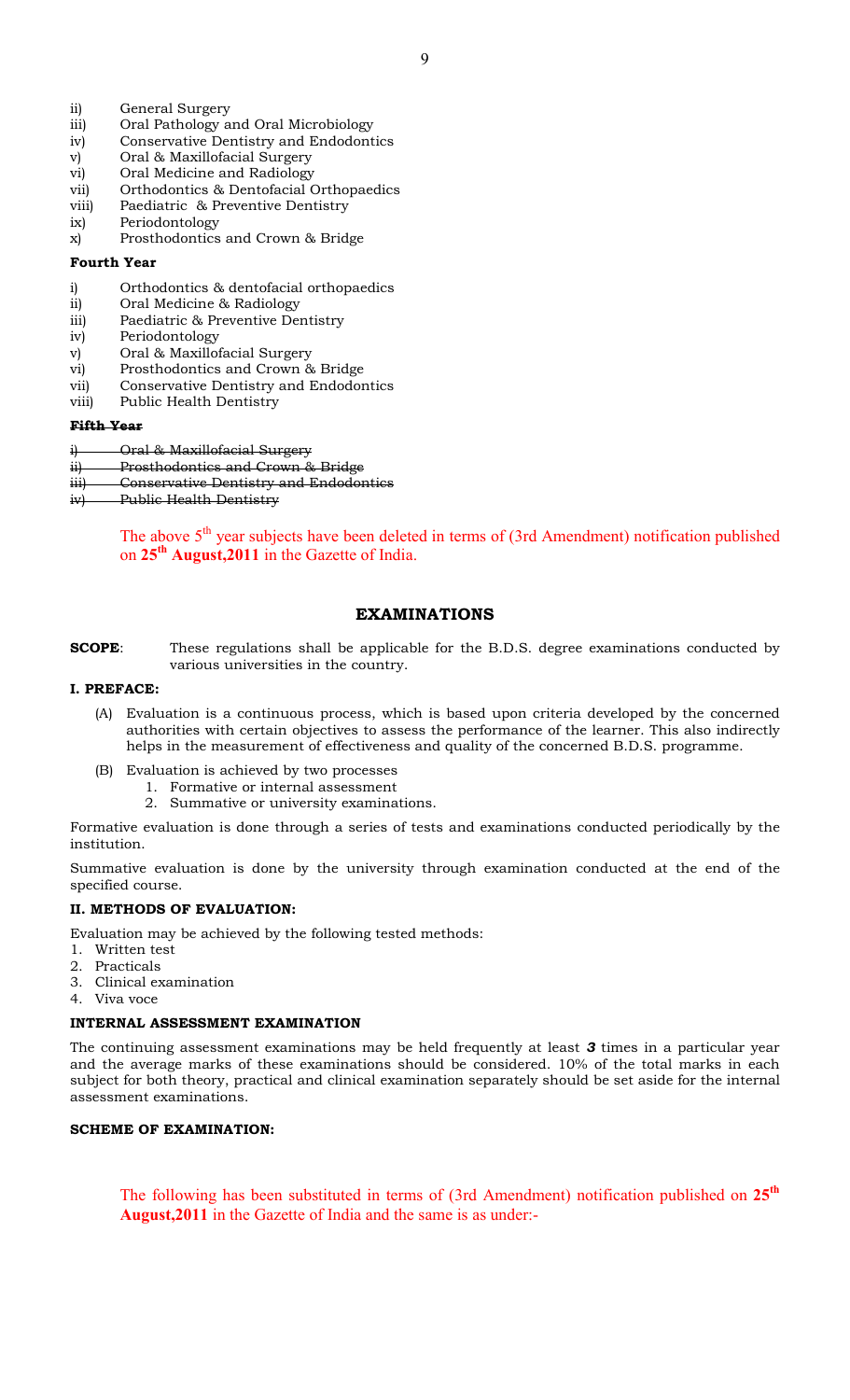The scheme of examination for B.D.S. Course shall be divided into  $1<sup>st</sup>$  B.D.S. examination at the end of the first academic year, 2<sup>nd</sup> B.D.S. examination at the end of second year, 3<sup>rd</sup> B.D.S. examination at the end of third, 4<sup>th</sup> BDS at the end of 4<sup>th</sup> and final B.D.S at the end of 5<sup>th</sup> year. 240 days minimum teaching in each academic year is mandatory.

The Scheme of Examination for BDS Course shall be divided into  $1<sup>st</sup>$  BDS examination at the end of the first academic year,  $2^{nd}$  BDS examination at the end of second year,  $3^{rd}$  BDS examination at the end of third,  $4^{th}$  and final BDS at the end of  $4<sup>th</sup>$  year. Where semester system exists, there shall be two examinations in the final year, designated as part 1 and part 2 of the respective examinations (regulations 1983) 240 days minimum teaching in each academic year is mandatory.

# In terms of (6th Amendment) notification published on 24.6.2013 in the Gazette of India, in 1<sup>st</sup> line of 2<sup>nd</sup> paragraph under the heading (III) "Scheme of Examination", the word "semester" has been substituted by the word "Part I or Part II, whichever is applicable", as follows:-

For University opting for semester-Part I or Part II, whichever is applicable mode, the subjects that are to be covered in each semester proposed below.

- Part-I
- **Public Health Dentistry**
- Periodontology
- Orthodontics and Dentogacial Orthopaetic
- Oral Medicine and Radiology

Part-II

- Oral & Maxillofacial Surgery
- Conservative and Endodontics
- Prosthodontics and Crown & Bridge
- Paediatric and preventive Dentistry

The examination shall be open to a candidate who satisfies the requirements of attendance, progress and other rules laid down by the University.

(1) Universities shall organize admission timings and admission process in such a way that teaching starts from 1st day of August in each academic year.

#### I B.D.S. Examination:

- 1. General anatomy including embryology and histology
- 2. General human physiology and biochemistry
- 3. Dental Anatomy, Embryology and Oral Histology

Any student who does not clear the first BDS University Examination in all subjects within 3 years from the date of admission, shall be discharged from the Course.

# The above clause has been substituted by the following clause in terms of (7th Amendment) notification published in the Gazette of India and the same is as under:-

Any student who does not clear the BDS Course in all the subjects within a period of 9 years, including one year Compulsory Rotatory paid Internship from the date of admission shall be discharged from the course.

Any candidate who fails in one subject in an Examination is permitted to go to the next higher class and appear for the subject and complete it successfully before he is permitted to appear for the next higher examination.

# The above has been substituted in terms of (3rd Amendment) notification published on 25<sup>th</sup> August, 2011 in the Gazette of India and the same is as under:-

Any candidate who fails in one subject in an Examination is permitted to go to the next higher class and appears for the said failed subject and complete it successfully before he is permitted to appear for the next higher examination. However, the Dental Council of India would have no objection, if the concerned University follows their examination scheme provided in their statute/regulations.

#### II B.D.S. Examination: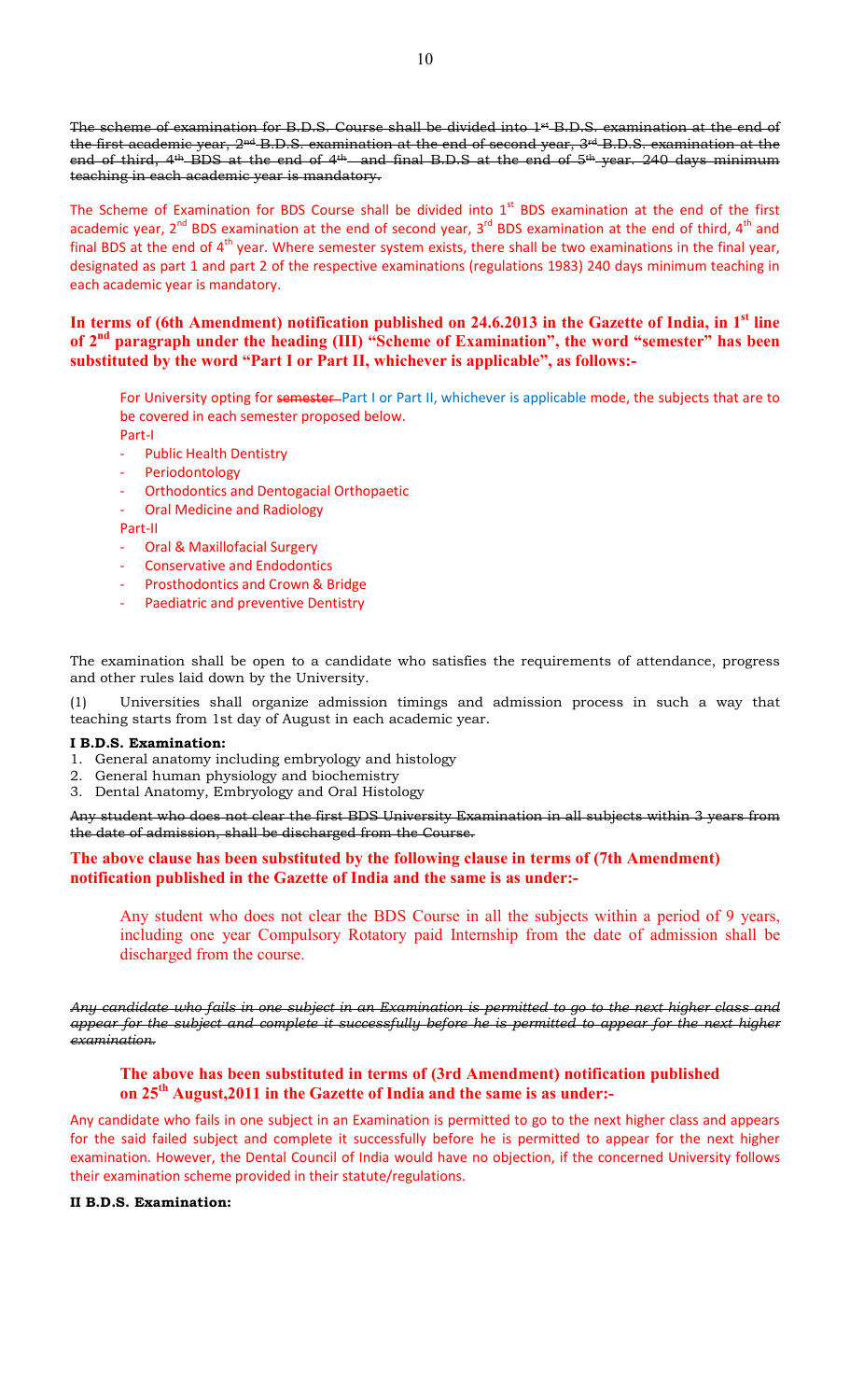A candidate who has not successfully completed the 1st B.D.S. examination can not appear in the IInd year Examination.

- 1. General pathology and Microbiology
- 2. General and dental pharmacology and therapeutics
- 3. Dental Materials
- 4. Pre Clinical Conservative Only Practical and Viva Voce
- 5. Pre Clinical Prosthodontics Only Practical and Viva Voce

The following has been added after Sl. No. 5 of the subject, Pre-clinical Prosthodontics, in terms of (3rd Amendment) notification published on  $25<sup>th</sup>$  August, 2011 in the Gazette of India and the same is as under:-

Any candidate who fails in one subject in an Examination is permitted to go to the next higher class and appears for the said failed subject and complete it successfully before he is permitted to appear for the next higher examination. However, the Dental Council of India would have no objection, if the concerned University follows their examination scheme provided in their statute/regulations.

#### III B.D.S. Examination:

A candidate who has successfully completed the 2nd B.D.S. examination can appear IIIrd B.D.S. Examination.

- 1. General Medicine
- 2. General Surgery
- 3. Oral Pathology and Oral Microbiology

The following has been added after Sl. No. 3 of the subject Oral Pathology and Oral Microbiology, in terms of (3rd Amendment) notification published on  $25<sup>th</sup>$  August, 2011 in the Gazette of India and the same is as under:-

Any candidate who fails in one subject in an Examination is permitted to go to the next higher class and appear for the subject and complete it successfully before he is permitted to appear for the next higher examination. However, the Dental Council of India would have no objection, if the concerned follows their examination scheme  $(2<sup>nd</sup>$  year onwards) provided in their statute/regulations.

#### IV B.D.S. Examination:

- 1. Oral Medicine and radiology
- 2. Paediatric & Preventive Dentistry
- 3. Orthodontics & dentofacial orthopaedics
- 4. Periodontology

The above has been substituted in terms of (3rd Amendment) notification published on 25<sup>th</sup> August, 2011 in the Gazette of India and the same is as under:-

# Final BDS (Fourth Year):

- **Public Health Destistry**
- Periodontology
- Orthodontics and Dentofacial Orthopaetic
- Oral Medicine and Radiology
- Oral & Maxillofacial Surgery
- Conservative and Endodontics
- Prosthodontics and Crown & Bridge
- Paediatric and Preventive Dentistry
- OR

Part-I

- Public Health Dentistry
- Periodontology
- Orthodontics and Dentogacial Orthopaetic
- Oral Medicine and Radiology

Part-II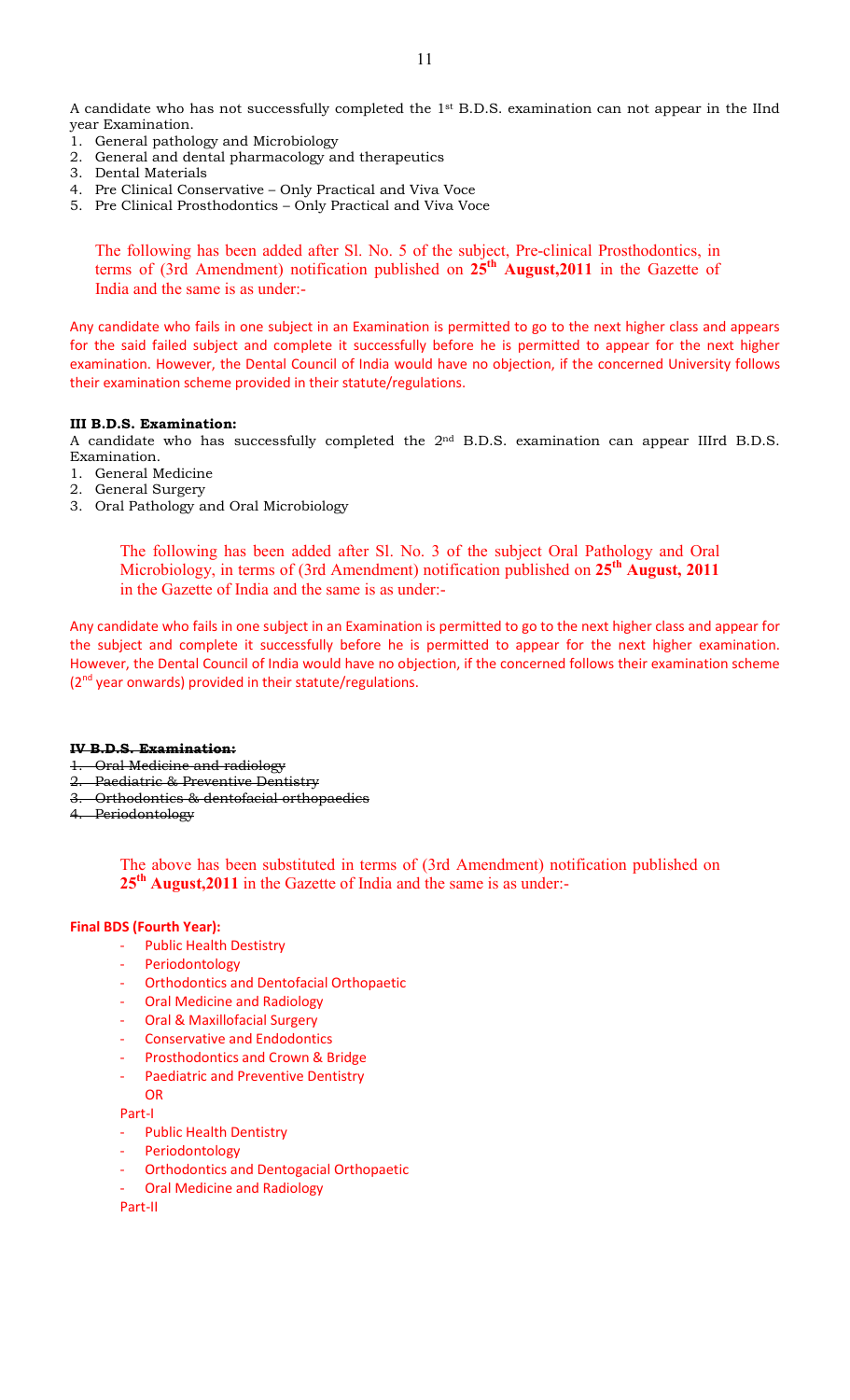- Oral & Maxillofacial Surgery
- Conservative and Endodontics
- Prosthodontics and Crown & Bridge
- Paediatric and preventive Dentistry

#### Note:-

- 1. The concerned Universities may opt for any one of the examination pattern mentioned above in 4<sup>th</sup> BDS final year.
- 2. If any University opt for the part examination system then any candidate who fails in any subject in  $4<sup>th</sup>$ (final) year Part-I examination is permitted to go to the Part-II examination and should complete both parts successfully before he/she is permitted to go for Internship programme.
- 3. Since there are Inadequate teaching staffs in Department of Public Health Dentistry, the same may be clubbed together under the head of periodontics. This arrangement shall be reviewed after three years.

#### V BDS Examination:

- 1. Prosthodontics and Crown & Bridge
- 2. Conservative Dentistry and Endodontics
- 3. Oral and Maxillofacial Surgery
- 4. Public Health Dentistry

The V BDS examination has been deleted in terms of (3rd Amendment) notification published on 25<sup>th</sup> August, 2011 in the Gazette of India.

#### WRITTEN EXAMINATION:

- 1. The written examination in each subject shall consist of one paper of three hours duration and shall have maximum marks of 70.
- 2. In the subjects of Physiology & Biochemistry and Pathology & Microbiology each paper will be divided into two parts, A and B of equal marks.
- 3. The question paper should contain different types of questions like essay, short answer and objective type / M.C.Q's.
- 4. The nature of questions set, should be aimed to evaluate students of different standards ranging from average to excellent.
- 5. The questions should cover as broad an area of the content of the course. The essay questions should be properly structured and the marks specifically allotted.
- 6. The University may set up a question bank

## PRACTICAL AND CLINICAL EXAMINATION:

- 1. **Objective Structured Clinical Evaluation:** The present system of conducting practical and clinical examination at several universities provide chance for unrealistic proportions of luck. Only a particular clinical procedure or experiment is usually given for the examination. The clinical and practical examination should provide a number of chances for the candidate to express one's skills. A number of examination stations with specific instructions to be provided. This can include clinical procedures, laboratory experiments, spotters etc. Evaluation must be made objective and structured. The method of objective structured clinical examinations should be followed. This will avoid examiner bias because both the examiner and the examinee are given specific instructions on what is to be observed at each station.
- 2. Records/ Log Books: The candidate should be given credit for his records based on the scores obtained in the record. The marks obtained for the record in the first appearance can be carried over to the subsequent appearances if necessary.
- 3. Scheme of clinical and practical examinations: The specific scheme of clinical and practical examinations, the type of clinical procedures/ experiments to be performed and marks allotted for each are to be discussed and finalized by the Chairman and other examiners and it is to be published prior to the conduct of the examinations along with the publication of the time table for the practical examinations. This scheme should be brought to the notice of the external examiner as and when the examiner reports. The practical and clinical examinations should be evaluated by two examiners of which one shall be an external examiner appointed from other universities preferably outside the State. Each candidate should be evaluated by each examiner independently and marks computed at the end of the examination.
- 4. Viva Voce: Viva voce is an excellent mode of assessment because it permits a fairly broad coverage and it can assess the problem solving capacity of the student. An assessment related to the affective domain is also possible through viva voce. It is desirable to conduct the viva voce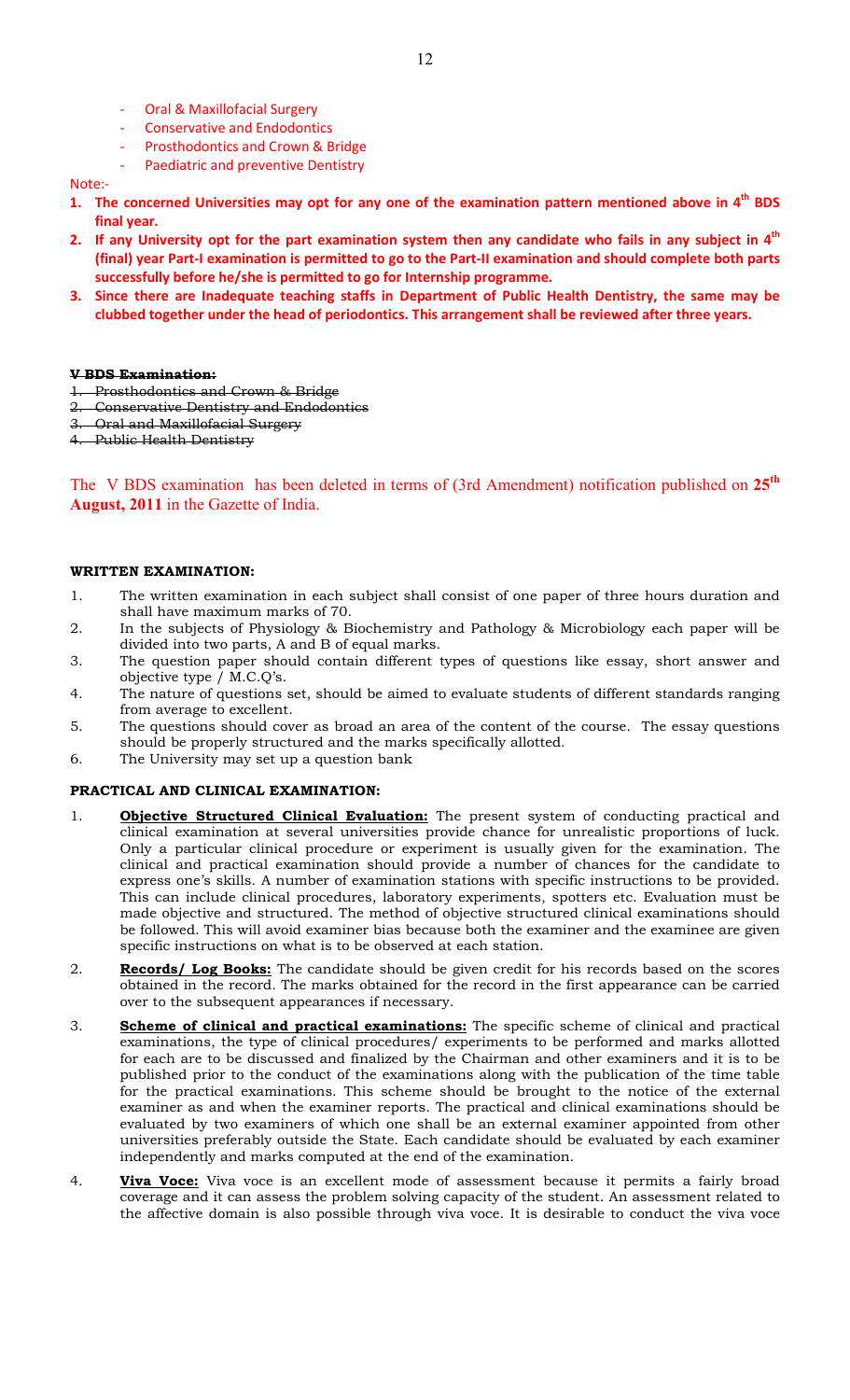independently by each examiner. In order to avoid vagueness and to maintain uniformity of standard and coverage, questions can be pre-formulated before administering them to each student. Twenty marks are exclusively allotted for viva voce and that can be divided equally amongst the examiners, i.e., 10 marks per examiner.

#### MARKS DISTRIBUTION IN EACH SUBJECT :

Each subject shall have a maximum of 200 marks. Theory Practical/ Clinical 100

| Theory $-100$                 |     | <b>Practicals/ clinicals -</b><br>100 |     |
|-------------------------------|-----|---------------------------------------|-----|
| University written exam       | 70  | University Exam                       | 90  |
| Viva Voce                     | 20  |                                       |     |
| Internal assessment (Written) | 10  | Internal assessment (Written)         | 10  |
|                               |     |                                       |     |
| Total                         | 100 |                                       | 100 |
|                               |     |                                       |     |

#### Practical and Viva Voce Only in University Examination

Pre-clinical Prosthodontics Pre-clinical Conservative Dentistry….. Internal Assessment - 20<br>Practical - 60 Practical Viva Voce 20 ------ 100 ------

#### Criteria for a pass:

Fifty percent of the total marks in any subject computed as aggregate for theory, i.e., written, viva voce and internal assessment and practicals including internal assessment, separately is essential for a pass in all years of study.

For declaration of pass in a subject, a candidate shall secure 50% marks in the University examination both in Theory and Practical/ Clinical examinations separately, as stipulated below:

- $\geq$  A candidate shall secure 50% marks in aggregate in University theory including Viva Voce and Internal assessment obtained in University written examination combined together.
- $\triangleright$  In the University Practical/ clinical examination, a candidate shall secure 50% of University practical marks and Internal Assessment combined together.
- $\triangleright$  In case of pre clinical Prosthetic Dentistry and Pre clinical conservative dentistry in II BDS, where there is no written examination, minimum for pass is 50% of marks in Practical and Viva voce combined together in University examination including Internal Assessment i.e. 50/100 marks.
- Successful candidates who obtain 65% of the total marks or more shall be declared to have passed the examination in First Class. Other successful candidates will be placed in Second Class. A candidate who obtains 75% and above is eligible for Distinction. Only those candidates who pass the whole examination in the first attempt will be eligible for distinction or class.
- First Class and Distinction etc. to be awarded by the University as per their respective rules.

Grace Marks: Grace marks upto a maximum of 5 marks may be awarded to students who have failed only in one subject but passed in all other subjects.

Re-evaluation: The objective of re-evaluation is to ensure that the student receives a fair evaluation in the university examination and to minimize human error and extenuating circumstances. There shall be two mechanisms for this purpose.

- 1. Re-totaling: The University on application and remittance of a stipulated fee to be prescribed by the university, shall permit a recounting or opportunity to recount the marks received for various questions in an answer paper/ papers for theory of all subjects for which the candidate has appeared in the university examination. Any error in addition of the marks awarded if identified should be suitably rectified.
- 2. Re-evaluation: Re-evaluation of theory papers in all years of study of the BDS course may be permissible by the university on application and remittance of a prescribed fee. Such answer script shall be re-evaluated by not less than two duly qualified examiners and the average obtained shall be awarded to the candidate and the result accordingly reconsidered. However in those universities where double evaluation provision exists, this provision of re-evaluation will not be applicable.

#### Qualification and experience to be eligible for examinership for BDS examination

- 1. M.D.S. Degree from a recognized Institution
- 2. 4 years teaching experience in the subject in a dental college after MDS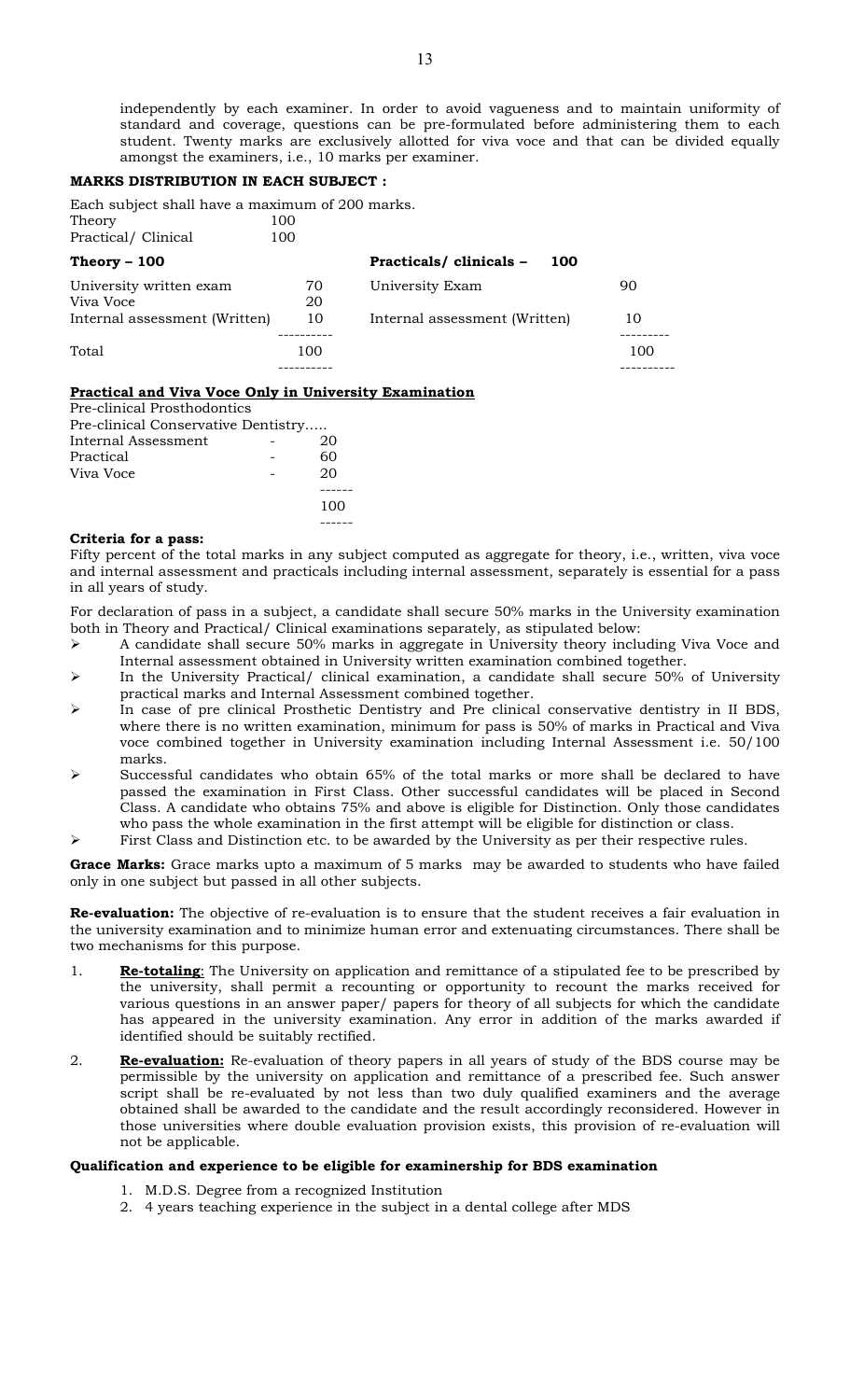- 3. Should be holding the post of a Reader or above in a Dental Institution approved/recognised by the Dental Council of India for B.D.S.
- Note:
- 1. In case of Public Health Dentistry, as there is acute shortage of teachers one examiner from Public Health Dentistry and the second one could be from Periodontics. To be reviewed after three years.
- 2. In case of Physiology and Biochemistry if Internal examiner is from Physiology, External examiner should be from Biochemistry or wise versa
- 3. Incase of Pathology and Microbiology if Internal is examiner is from Pathology, External examiner should be from Microbiology or wise versa
- 4. In case of Dental Materials, if internal is from Prosthodontics, external should be from Conservative Dentistry and wise versa

50% of Examiners appointed shall be external from Dental Institutions approved/recognised by the Dental Council of India for B.D.S. Course, from other University, preferably from outside the State.

Reciprocal arrangement of Examiners should be discouraged, in that, the Internal Examiner in a subject should not accept external examinership for a College from which External Examiner is appointed in his subject for the corresponding period.

No person shall be an external Examiner to the same University for more than 3 consecutive years. However, if there is a break of one year the person can be re-appointed.

"Minimum Physical Requirement and Minimum Staffing Pattern (as per DCI Regulations 2006)."

# GOALS AND OBJECTIVES

### GOALS:

The dental graduates during training in the institutions should acquire adequate knowledge, necessary skills and reasonable attitudes which are required for carrying out all activities appropriate to general dental practice involving the prevention, diagnosis and treatment of anomalies and diseases of the teeth, mouth, jaws and associated tissues. The graduate also should understand the concept of community oral health education and be able to participate in the rural health care delivery programmes existing in the country.

### OBJECTIVES:

The objectives are dealt under three headings (a) Knowledge and understanding (b) skills and (c) Attitudes.

# (A) KNOWLEDGE AND UNDERSTANDING:

The graduate should acquire the following during the period of training.

- 1. Adequate knowledge of the scientific foundations on which dentistry is based and good understanding of various relevant scientific methods, principles of biological functions and be able to evaluate and analyse scientifically various established facts and data.
- 2. Adequate knowledge of the development, structure and function of the teeth, mouth and jaws and associated tissues both in health and disease and their relationship and effect on general state of health and also bearing on physical and social well being of the patient.
- 3. Adequate knowledge of clinical disciplines and methods which provide a coherent picture of anomalies, lesions and diseases of the teeth, mouth and jaws and preventive diagnostic and therapeutic aspects of dentistry.
- 4. Adequate clinical experience required for general dental practice.
- 5. Adequate knowledge of the constitution, biological function and behaviour of persons in health and sickness as well as the influence of the natural and social environment on the state of health in so far as it affect dentistry.

# (B) SKILLS:

A graduate should be able to demonstrate the following skills necessary for practice of dentistry.

- 1. Able to diagnose and manage various common dental problems encountered in general dental practice keeping in mind the expectations and the right of the society to receive the best possible treatment available wherever possible.
- 2. Acquire the skill to prevent and manage complications if encountered while carrying out various surgical and other procedures.
- 3. Possess skill to carry out certain investigative procedures and ability to interpret laboratory findings.
- 4. Promote oral health and help prevent oral diseases where possible.
- 5. Competent in the control of pain and anxiety among the patients during dental treatment.

# (C) ATTITUDES:

A graduate should develop during the training period the following attitudes.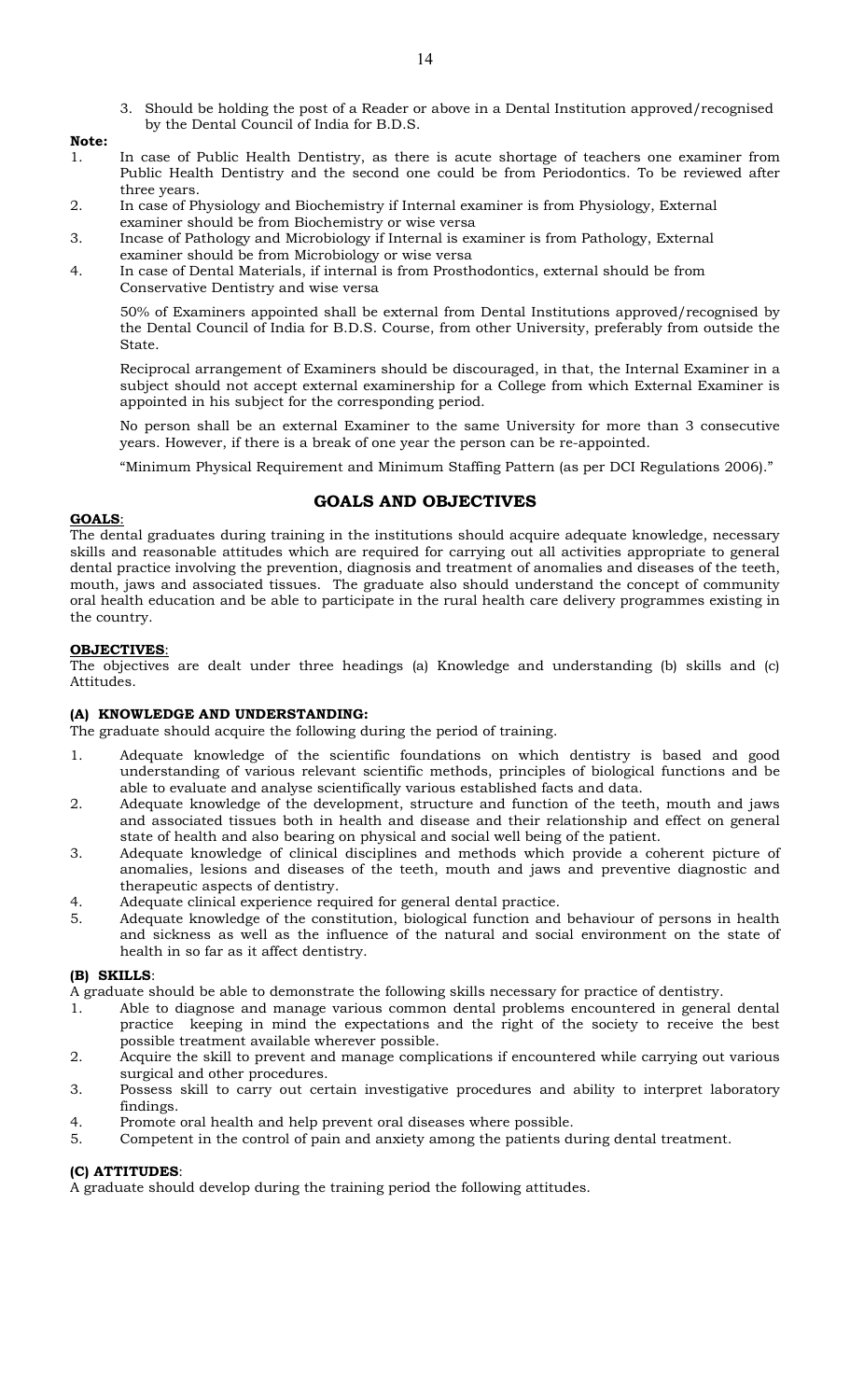- 1. Willing to apply the current knowledge of dentistry in the best interest of the patients and the community.
- 2. Maintain a high standard of professional ethics and conduct and apply these in all aspects of professional life.
- 3. Seek to improve awareness and provide possible solutions for oral health problems and needs through out the community.
- 4. Willingness to participate in the CPED Programmes to update the knowledge and professional skill from time to time.
- 5. To help and participate in the implementation of the national oral health policy.

#### RECOMMENDATIONS

#### GENERAL:

- 1. The undergraduate course involves organisation of teaching programmes year-wise. However, this course, as a whole, should demonstrate integration of the basic sciences, clinical dentistry and practical or the laboratory skills. The course should be designed and integrated in such a way to permit smooth progression from pre-clinical to clinical phase. Collaboration should be encouraged between teachers of basic sciences, dental sciences and clinical subjects.
- 2. The undergraduate dental course consists of three main components. The first component consists subjects common to medicine and dentistry like anatomy, physiology, biochemistry and behavioural science, leading to pharmacology, pathology, microbiology and then on to general medicine and general surgery. The second component runs concurrently with the first and deals with special aspects of oral and dental tissues, oral biology and oral pathology. Finally, the third component based on the foundations of the first two, deals with the clinical and technical aspects of dentistry as is required for general dental practice.
- 3. The first component of the course is intended to provide initially, an appreciation of normal human structure, development, function and behaviour, leading to understanding of the diseases, its prevention and treatment. The main objective is to provide the student a broad knowledge of the normal structures and functions of the body, the alterations which take place in disease with particular reference to those conditions in which medical and dental co-operation is essential for proper management. At this stage, the student should also be made aware of the social and psychological aspects of patient care with special reference to the relationship between dentist and patient. The behavioural sciences including both sociology and psychology should be introduced at the initial stages of the training programme, much before the students actually deal with the patients.
- 4. The second component of dental undergraduate programme consists instruction in the subjects dealing with dental and oral aspects to ensure a detailed knowledge of the structure and function of the dental and oral tissues. This enables the student to diagnose, prevent and treat the dental and oral diseases and disorders which were not included in the first component. The subject of oral biology is to be introduced at this level to provide the students a comprehensive knowledge and application of oral physiology, microbiology, biochemistry and oral immunology. Students should be exposed to the basic aspects of forensic odontology at this stage of the course along with oral biology/oral pathology.
- 5. The third component of the course comprising the clinical and technical aspects of dentistry actually prepares the student to undertake total oral and dental health care of the patients of all ages. The emphasis at this stage should be on the prevention of the various dental diseases and how to preserve natural teeth with their supporting structures. The importance of the various preventive methods need to be stressed. The significance of diagnosis of various dental and oral problems needs to be emphasized along with treatment planning before actual treatment procedures are undertaken.

In addition to acquiring the knowledge, the students need to gain adequate clinical hands-onexperience in extractions and other minor oral surgical procedures, all aspects of conservative dentistry, endodontics, crown and bridge, provision of partial and complete dentures, various periodontal therapeutic procedures and use of removable orthodontic appliances. Familiarity with various radiological techniques, particularly intra-oral methods and proper interpretation of the radiographs, is an essential part of this component of training and has application in clinical diagnosis, forensic identification and age estimation.

Towards the final stage of the clinical training, each student should be involved in comprehensive oral health care or holistic approach to enable them to plan and treat patients as a whole, instead of piece-meal treatment provided in each speciality. The Dental Council of India strongly recommends that all the dental colleges should provide facilities and required infrastructure for this purpose.

The aim of the undergraduate programme should undoubtedly be to produce a graduate, competent in general dental practice.

6. The commitment towards the society as a whole, needs to be stressed along with the knowledge and treatment skills gained. Instruction in public health dentistry should emphasise the sociological aspects of health care particularly, oral health care, including the reasons for the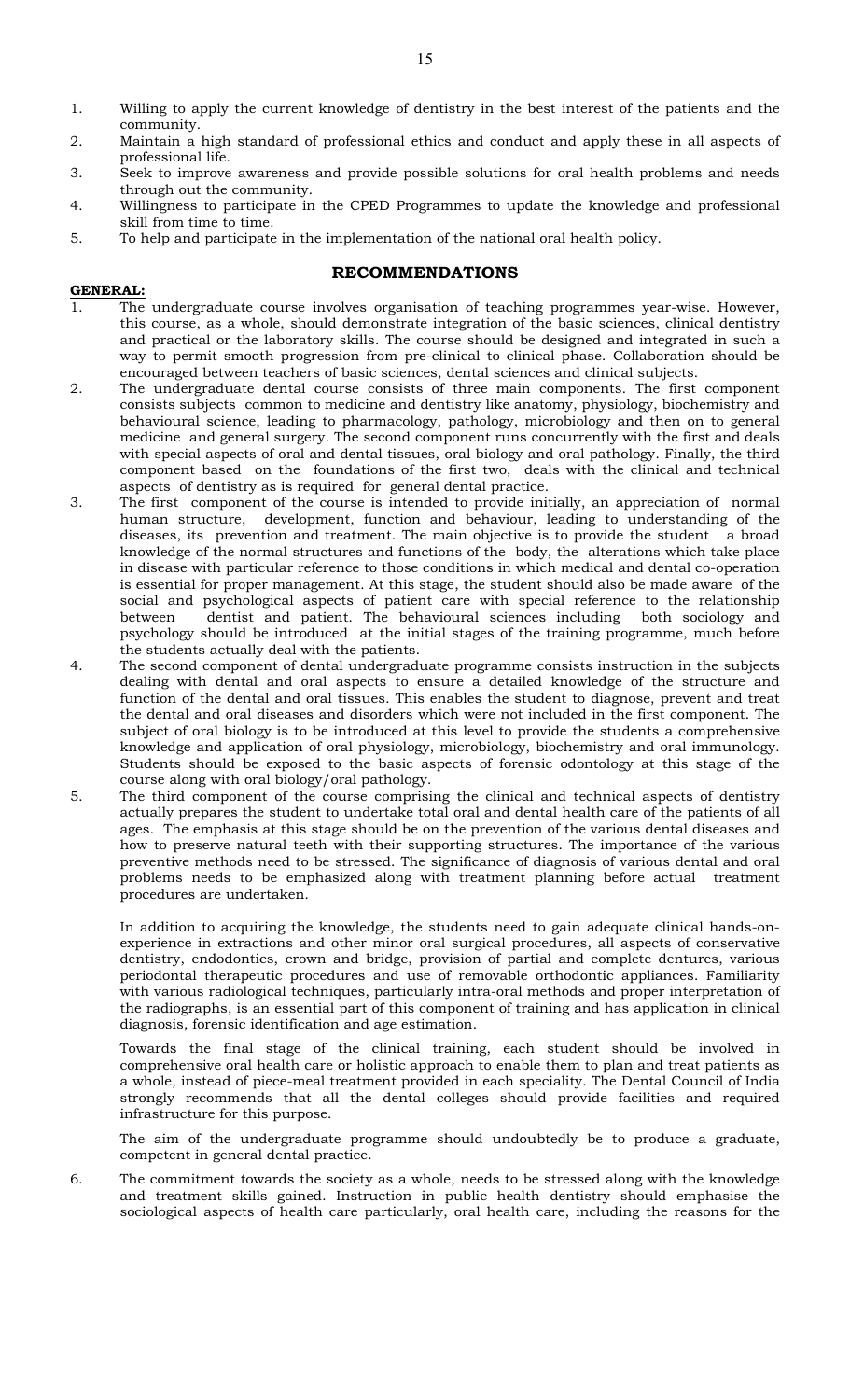variation in oral and dental needs of different sections of the society. It is important to know the influence of the social, behavioural, environmental and economic factors on oral and dental health. Students should be made aware of the National oral health Policy and the importance of being a member of the Health care team delivering medical and oral health care particularly among rural population.

- 7. Scientific advancement of any profession is based largely on continuous research activities. Dentistry is no exception. It is important that in every dental college proper facilities should be provided for research and the faculty members should involve themselves in such activities. Inter-disciplinary research should be encouraged to bring in integration among various specialities. The teaching and training methodology should be such that the students are motivated to think and indulge in self study rather than playing a passive role. Provision should be made in the daily schedules for adequate time for reading. Proper library facilities with adequate timings and seating capacity should be made available in all dental colleges. Adequate audio visual aids, like video tapes, computer assisted learning aids, Medline and internet facilities should be provided in all dental colleges to encourage self-study. Students should be encouraged to participate in simple research project work and the system of electives, spending some stipulated amount of time in another dental college within the country or outside should be given a serious consideration by all the dental institutions.
- 8. The society has a right to expect high standards and quality of treatment. Hence, it is mandatory and a social obligation for each dental surgeon to upgrade his or her knowledge and professional skills from time to time. The Dental Council of India strongly recommends that facilities and proper infrastructure should be developed to conduct the continuous professional education programmes in dentistry to enable the practitioners to update their knowledge and skills. The Council is of the opinion that the dental colleges by virtue of their infrastructural facilities will be ideal to conduct such courses and recommends establishment of a Department of continuing dental education in each of the dental colleges. In addition, the practitioners should be encouraged to attend conferences of state and national level, workshops, seminars and any other such activity which the Council feels is suitable to upgrade the knowledge and skills.
- 9. The undergraduate curriculum should stress the significance of infection and cross- infection control in dental practice. Aspects like sources of infection, measures to be adopted both general and specific for control particularly the HIV and hepatitis should be properly incorporated into the curriculum so that the graduates are aware of its significance and follow it in their practice.
- 10. The information technology has touched every aspect of an individual's personal and professional life. The Council hence recommends that all undergraduates acquire minimum computer proficiency which will enable them to enhance their professional knowledge and skills.

# RECOMMENDATIONS

# SPECIFIC:

The undergraduate dental training programme leading to B.D.S. degree shall be a minimum of five years duration. During this period, the students shall be required to engage in full time study at a dental college recognized or approved by the Dental Council of India.

During the five years undergraduate course, the instruction in clinical subjects should be at least for three years

2. Basic Medical & Dental Subjects:

The basic medical and dental sciences comprise anatomy gross and microscopic, physiology, biochemistry, pharmacology, oral biology and science of dental materials. Subjects like behavioural sciences, which is useful to develop communication skills, should also be introduced in the first year itself and spread over the undergraduate course. An introduction to Public Health Dentistrty & Preventive Dentistry also will be useful to develop the concept of commitment to community. The laboratory skills to be developed by the students like pre-clinical Prosthodontics, Crown Bridge, Aesthetic Dentistry and Oral Implantology exercises and studying dental morphology also is a part of initial training. The instruction in the above medical and dental sciences shall be for two years duration. At the end of this period the student should be in a position to understand and comprehend in general the development, structure and function of the human body in both health and disease.

3. The instruction in basic dental sciences should include theoretical and practical aspects of oral anatomy and physiology, to provide a detailed knowledge of the form and structure of teeth associated tissues and occlusal relationships.

The study should also aim at development of a concept regarding physiological and biochemical processes relevant to oral cavity for better understanding of the changes which occur with the onset of disease in the oral cavity.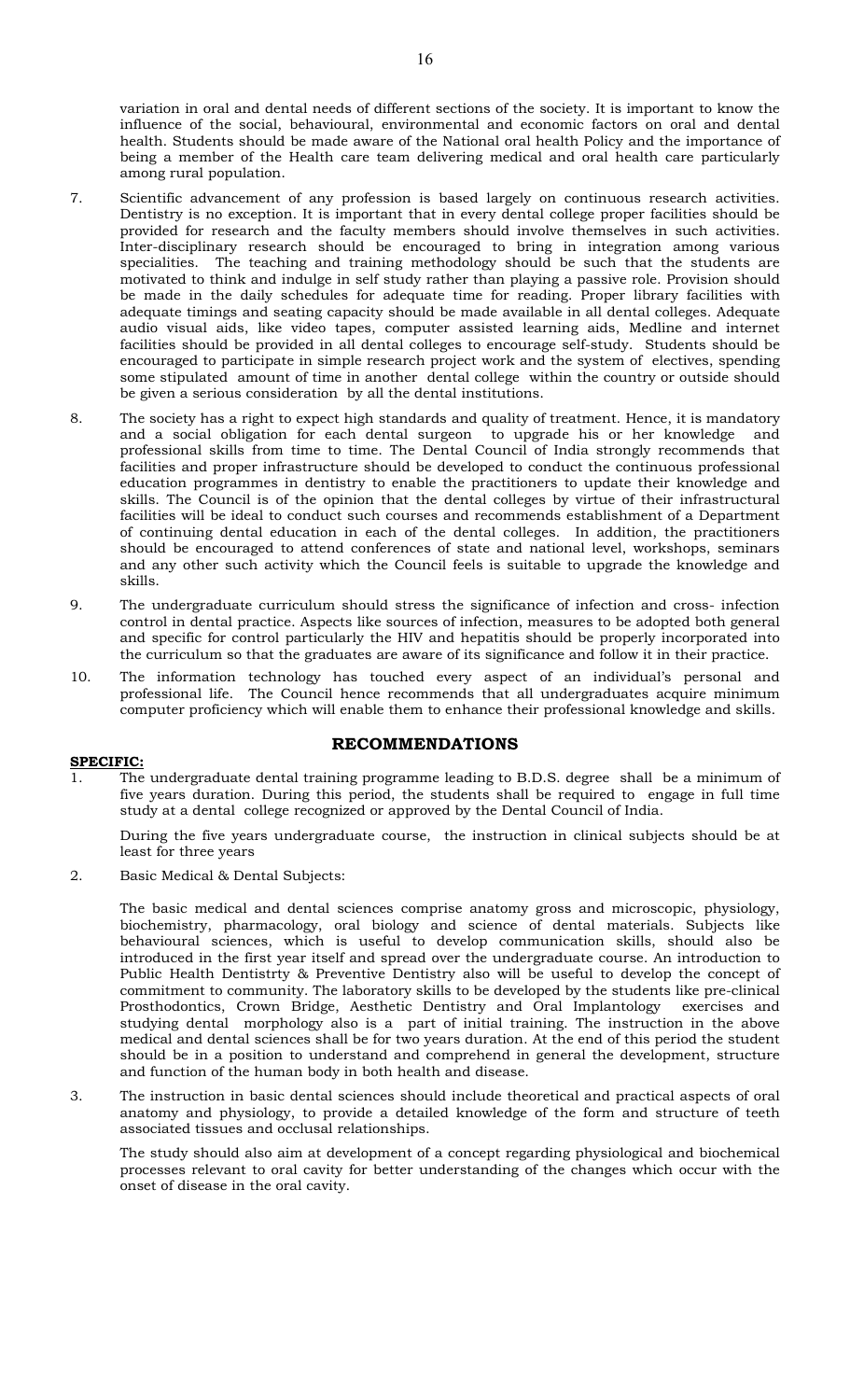The student should be made aware of the importance of various dental tissues in forensic investigation.

4. Clinical, Medical and Dental subjects:

The students should be introduced to clinics in the initial stage, preferably in the first year, as an observer to familiarise with clinical set-up and working. The period of instruction in the clinical subjects shall be not less than three years full time. During this, the student shall attend a dental hospital, general hospital, community camps and satellite clinics, in order to obtain instruction and experience in the practice of dentistry. The main objective of training in clinical dental subjects is to produce a graduate able and competent to recognize or diagnose various dental and oral diseases, to undertake general dental treatment, advise on the provision of specialized treatment available and finally advise the patient on prevention. The student should also understand the relationship between oral and systemic diseases.

5. The general medicine and surgery training should provide sufficient knowledge on human disease to enable the student to understand its manifestations as relevant to the practice of dentistry. This requires clinical teaching on patients and shall be carried out in in-patient and outpatient medical departments and specialist clinics.

This clinical instruction should enable the student to understand and perhaps diagnose common systemic diseases which have relevance to dental practice, by adopting a systematic approach of history taking and clinical examination. The student should also realize the significance of various general and special investigations in the diagnosis of diseases. The ability to recognize physical and mental illness, dealing with emergencies, effective communication with patients, interaction with various professional colleges also become important aspects of this training.

- 6. The Dental Council of India considers it important for all dental students to receive instruction in first-aid and principles of cardio-pulmonary resuscitation. It is also desirable that the student spend time in an accident and emergency department of a general hospital.
- 7. The purpose of the clinical training is to provide sufficient practical skill in all aspects of clinical dentistry. The instruction should also include patient management skills, treatment of patients of all ages with special reference to children (paediatric), very elderly (geriatric), medically compromised and disabled patients.
- 8. During the three years clinical course, the students should receive thorough instruction which involves history taking, diagnosis and treatment planning in all aspects of dentistry and should be competent on graduation to carry out all routine general procedures.

In Oral & Maxillofacial Surgery and Oral Implantolgy, instruction should include the knowledge of various maxillofacial problems like injuries, infections and deformities of the jaws and associated structures. The clinical experience should include those procedures commonly undertaken in general practice like extraction of teeth, minor oral surgical procedure etc.

In Conservative, Endodontics & Aesthetic Dentistry, Prosthodontics, Crown Bridge, Aesthetic Dentistry and Oral Implantology and Periodontology and Oral Implantology students should be competent on graduation to carry out routine treatment like restorations of various kinds, endodontic procedures, removable and fixed prosthodontics, concept of osseointegration and finally various kinds of periodontal therapy. In addition, students should be aware of their limitations on graduation, need to refer patients for consultant opinion and/or treatment and also the need for postgraduate and continuous education programmes.

In Orthodontics & Dento Facial Orthopedics, students should carry out simple appliance therapy for patients. Students should also be able to appreciate the role of dentofacial growth in the development and treatment of malocclusion.

In Paediatric dentistry, the students should concentrate on clinical management, efficacy of preventive measures, treatment needs particularly for children with disabilities. In oral medicine and oral diagnosis, the student should receive instruction in various lesions, occurring in the oral cavity with particular reference to oral cancer.

- 9. The successful control and management of pain is an integral part of dental practice. Upon graduation the students should be competent to administer all forms of local anaesthesia. The value of behavioural methods of anxiety management should be emphasised. The students should also have the practical experience in the administration of intra-muscular and intravenous injections. Knowledge of pain mechanisms and strategies to control post-operative pain is essential for practice of dentistry.
- 10. All students should receive instructions and gain practical experience in taking processing and interpretation of various types of intra and extra oral radiographs. They should be aware of the hazards of radiation and proper protective measures from radiation for the patient, operator and other staff.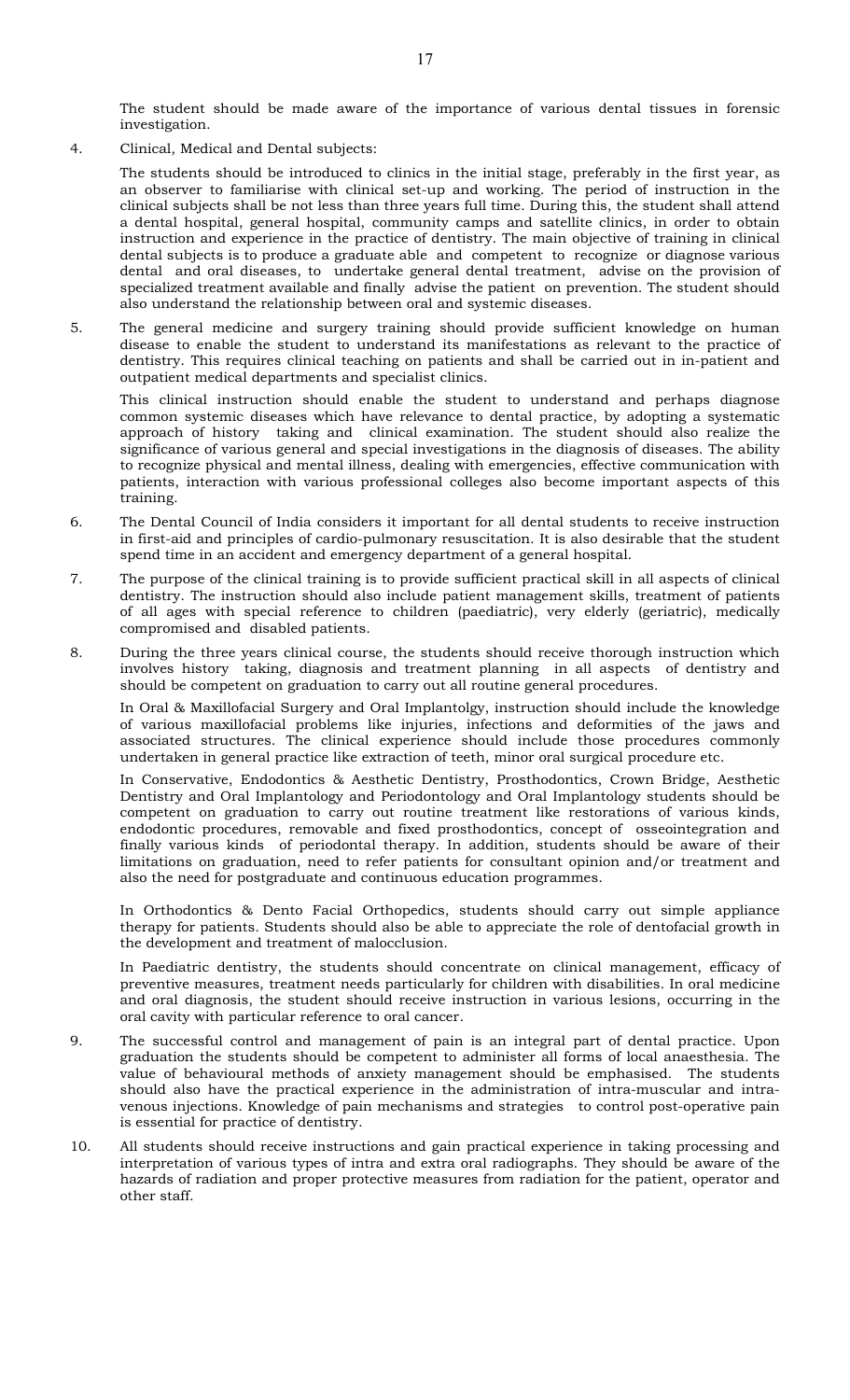- 11. Instruction should be given in dental jurisprudence, legal and ethical obligations of dental practitioners and the constitution and functions of Dental Council of India.
- 12. Infection and cross infection control assume significance in dental practice. The students should be made aware of the potential risk of transmission in the dental surgery, various infectious diseases particularly HIV and hepatitis. The students should be aware of their professional responsibility for the protection of the patients, themselves and their staff and the requirements of the health and safety regulations.
- 13. In the recent times, the subjects of esthetic dentistry, oral implantology, behavioural sciences and forensic odontology have assumed great significance. Hence, the Council recommends that these four specialities should be incorporated into the undergraduate curriculum. The instruction and clinical training in aesthetic dentistry shall be carried out by the departments of Conservative, Endodontics & Aesthetic Dentistry and prosthodontics, Crown Bridge, Aesthetic Dentistry and Oral Implantology. Similarly, the instruction and clinical training in oral implantology shall be done by the departments of Oral & Maxillofacial Surgery, Prosthodontics, Crown Bridge, Aesthetic Dentistry and Oral Implantology and Periodontology and Oral The instruction in behavioural sciences should ideally commence before the students come in contact with the patients and shall be carried out by the departments of Public Health Dentistry & Preventive Dentistry and Pedodontics & Preventive Dentistry. Forensic Odontology will be a part of Oral Pathology & Oral Microbiology and Oral Medicine and Radiology.

## **COMPETENCIES**

At the completion of the undergraduate training programme the graduates shall be competent in the following.-

#### General Skills

Apply knowledge& skills in day to day practice Apply principles of ethics Analyze the outcome of treatment Evaluate the scientific literature and information to decide the treatment Participate and involve in professional bodies Self assessment & willingness to update the knowledge & skills from time to time Involvement in simple research projects Minimum computer proficiency to enhance knowledge and skills Refer patients for consultation and specialized treatment Basic study of forensic odontology and geriatric dental problems

#### Practice Management

Evaluate practice location, population dynamics & reimbursement mechanism Co-ordinate & supervise the activities of allied dental health personnel Maintain all records Implement & monitor infection control and environmental safety programs Practice within the scope of one's competence

#### Communication & Community Resources

Assess patients goals, values and concerns to establish rapport and guide patient care Able to communicate freely, orally and in writing with all concerned Participate in improving the oral health of the individuals through community activities.

#### Patient Care – Diagnosis

Obtaining patient's history in a methodical way Performing thorough clinical examination Selection and interpretation of clinical, radiological and other diagnostic information Obtaining appropriate consultation Arriving at provisional, differential and final diagnosis

#### Patient Care – Treatment Planning

Integrate multiple disciplines into an individual comprehensive sequence treatment plan using diagnostic and prognostic information

Able to order appropriate investigations

### Patient Care – Treatment

Recognition and initial management of medical emergencies that may occur during Dental treatment

Perform basic cardiac life support

Management of pain including post operative

Administration of all forms of local anaesthesia

Administration of intra muscular and venous injections

Prescription of drugs, pre operative, prophylactic and therapeutic requirements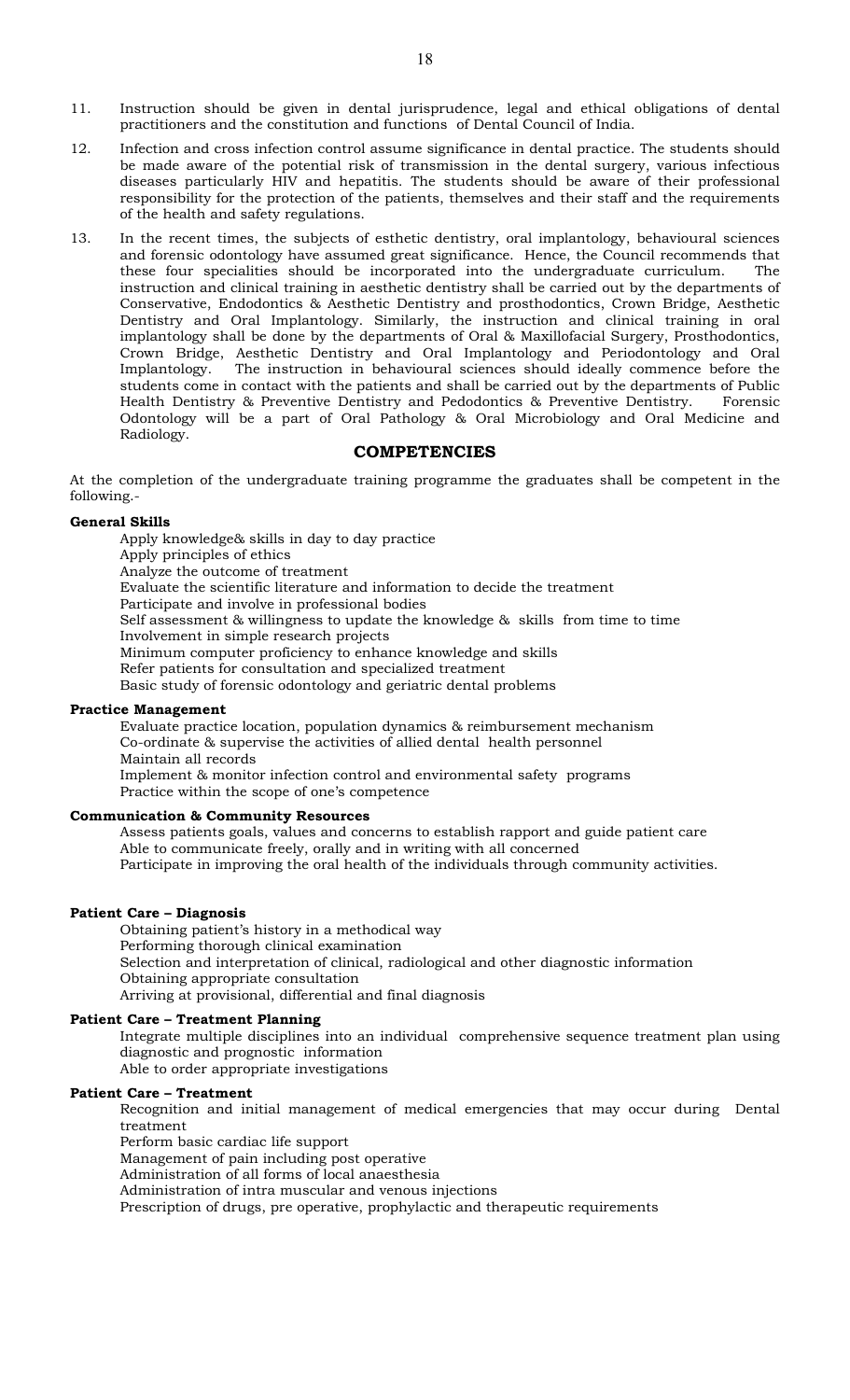Uncomplicated extraction of teeth Transalveolar extractions and removal of simple impacted teeth Minor oral surgical procedures Management of Oro-facial infections Simple orthodontic appliance therapy Taking, processing and interpretation of various types of intra oral radiographs Various kinds of restorative procedures using different materials available Simple endodontic procedures Removable and fixed prosthodontics Various kinds of periodontal therapy

# ORAL MEDICINE & RADIOLOGY

- Able to identify precancerous and cancerous lesions of the oral cavity and refer to the concerned speciality for their management
- $\triangleright$  Should have an adequate knowledge about common laboratory investigations and interpretation of their results.
- Should have adequate knowledge about medical complications that can arise while treating systemically compromised patients and take prior precautions/ consent from the concerned medical specialist.
- Have adequate knowledge about radiation health hazards, radiations safety and protection.
- Competent to take intra-oral radiographs and interpret the radiographic findings
- Gain adequate knowledge of various extra-oral radiographic procedures, TMJ radiography and sialography.
- Be aware of the importance of intra- and extra-oral radiographs in forensic identification and age estimation
- $\triangleright$  Should be familiar with jurisprudence, ethics and understand the significance of dental records with respect to law

### PAEDIATRIC & PREVENTIVE DENTISTRY

- Able to instill a positive attitude and behaviour in children towards oral health and understand the principles of prevention and preventive dentistry right from birth to adolescence.
- Able to guide and counsel the parents in regards to various treatment modalities including different facets of preventive dentistry.
- Able to treat dental diseases occurring in child patient.
- $\triangleright$  Able to manage the physically and mentally challenged disabled children effectively and efficiently, tailored to the needs of individual requirement and conditions.

## ORTHODONTICS & DENTOFACIAL ORTHOPAEDICS

- $\triangleright$  Understand about normal growth and development of facial skeleton and dentition.<br> $\triangleright$  Pinpoint oberrations in growth process both dental and skeletal and plan necessary
- > Pinpoint oberrations in growth process both dental and skeletal and plan necessary treatment<br>> Diagnose the various malocclusion categories
- $\triangleright$  Diagnose the various malocclusion categories<br> $\triangleright$  Able to motivate and explain to the patient (are
- Able to motivate and explain to the patient (and parent) about the necessity of treatment<br>
Plan and execute preventive orthodontics (space maintainces or space regaines)
- Plan and execute preventive orthodontics (space maintainces or space regaines)<br>
Plan and execute interceptive orthodontics (habit breaking appliances)
- Plan and execute interceptive orthodontics (habit breaking appliances)<br>
Planage treatment of simple malocclusion such as anterior spacing usity
- Manage treatment of simple malocclusion such as anterior spacing using removable appliances
- $\triangleright$  Handle delivery and activation of removable orthodontic appliances
- $\triangleright$  Diagnose and appropriately refer patients with complex malocclusion to the specialist

#### PERIODONTOLOGY

- $\triangleright$  Diagnose the patients periodontal problem, plan and perform appropriate periodontal treatment
- $\triangleright$  Competent to educate and motivate the patient  $\triangleright$  Competent to perform thorough oral prophylaxi Competent to perform thorough oral prophylaxis, subgingival scaling, root planning and minor periodontal surgical procedures
- Give proper post treatment instructions and do periodic recall and evaluation
- Familiar with concepts of osseointegration and basic surgical aspects of implantology

# PROSTHODONTICS AND CROWN & BRIDGE

- Able to understand and use various dental materials
- Competent to carry out treatment of conventional complete and partial removable dentures and fabricate fixed partial dentures
- Able to carry out treatment of routine prosthodontic procedures.
- $\triangleright$  Familiar with the concept of osseointegration and the value of implant-supported Prosthodontic procedures

# CONSERVATIVE DENTISTRY AND ENDODONTICS

- Competent to diagnose all carious lesions
- Competent to perform Class I and Class II cavities and their restoration with amalgam
- 
- Restore class V and Class III cavities with glass ionomer cement<br>
Able to diagnose and appropriately treat pulpally involved teeth<br>
Able to perform RCT for anterior teeth Able to diagnose and appropriately treat pulpally involved teeth (pulp capping procedures)
- Able to perform RCT for anterior teeth<br>  $\triangleright$  Competent to carry out small composity
- Competent to carry out small composite restorations
- Understand the principles of aesthetic dental procedures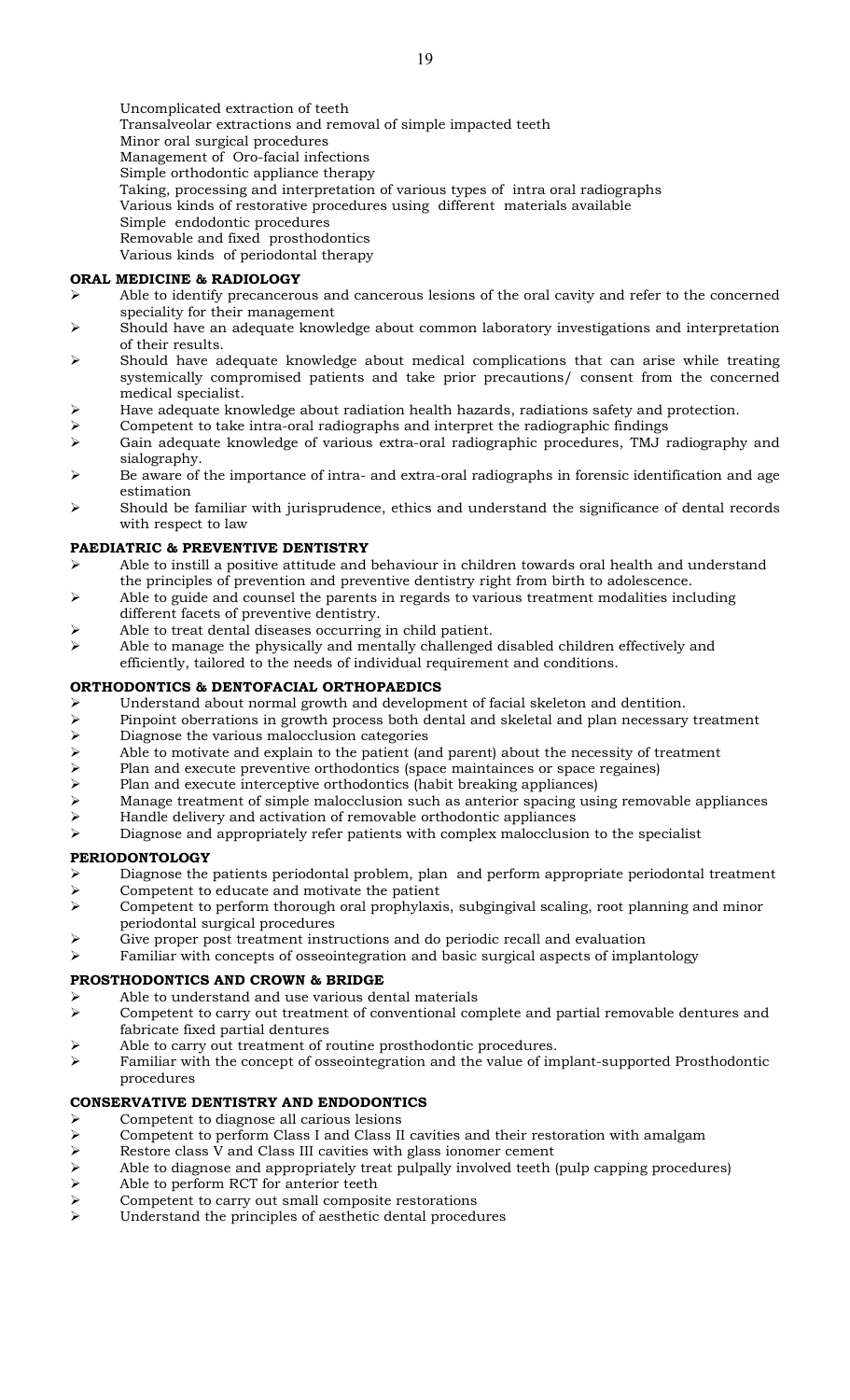#### ORAL & MAXILLOFACIAL SURGERY

- $\triangleright$  Able to apply the knowledge gained in the basic medical and clinical subjects in the management of patients with surgical problems
- $\triangleright$  Able to diagnose, manage and treat patients with basic oral surgical problems
- Have a broad knowledge of maxillofacial surgery and oral implantology
- Should be familiar with legal, ethical and moral issues pertaining to the patient care and communication skills
- $\triangleright$  Should have acquired the skill to examine any patient with an oral surgical problem in an orderly manner
- Understand and practice the basic principles of asepsis and sterilisation
- $\triangleright$  Should be competent in the extraction of the teeth under both local and general anaesthesia<br>  $\triangleright$  Competent to carry out certain minor oral surgical procedure under LA liketrans-alve
- Competent to carry out certain minor oral surgical procedure under LA liketrans-alveolar extraction, frenectomy, dento alveolar procedures, simple impaction, biopsy, etc.
- $\triangleright$  Competent to assess, prevent and manage common complications that arise during and after minor oral surgery
- Able to provide primary care and manage medical emergencies in the dental office
- Familiar with the management of major oral surgical problems and principles involved in the inpatient management

#### PUBLIC HEALTH DENTISTRY

- Apply the principles of health promotion and disease prevention
- $\triangleright$  Have knowledge of the organization and provision of health care in community and in the hospital service
- Have knowledge of the prevalence of common dental conditions in India.
- $\triangleright$  Have knowledge of community based preventive measures<br> $\triangleright$  Have knowledge of the social, cultural and env. Factors wh
- $\triangleright$  Have knowledge of the social, cultural and env. Factors which contribute to health or illness.<br>
Administer and hygiene instructions, topical fluoride therapy and fissure sealing.
- Administer and hygiene instructions, topical fluoride therapy and fissure sealing.<br>
Figure to principal the action of and disease and eng-
- Educate patients concerning the aetiology and prevention of oral disease and encourage them to assure responsibility for their oral health.

### MINIMUM WORKING HOURS FOR EACH SUBJECT OF STUDY (B.D.S COURSE)

The following has been substituted in terms of (3rd Amendment) notification published on  $25<sup>th</sup>$ August,2011 in the Gazette of India and the same is as under:-

| <b>Subjects</b>                      | Lecture          | <b>Practical</b> | <b>Clinical</b> | <b>Total Hours</b> |
|--------------------------------------|------------------|------------------|-----------------|--------------------|
|                                      | <del>Hours</del> | <b>Hours</b>     | <b>Hours</b>    |                    |
| General Human Anatomy Including      | 100              | 175              |                 | 275                |
| Embryology, Osteology and Histology. |                  |                  |                 |                    |
| General Human Physiology             | 120              | 60               |                 | 180                |
| Biochemistry                         | 70               | 60               |                 | 430                |
| <b>Dental Materials</b>              | 80               | 240              |                 | 320                |
| Dental Anatomy Embryology,           | 105              | 250              |                 | 355                |
| and Oral Histology                   |                  |                  |                 |                    |
| Dental Pharmacology & Therapeutics   | 70               | 20               |                 | 90                 |
| General Pathology                    | 55               | 55               |                 | $+10$              |
| Microbiology                         | 65               | 50               |                 | $+15$              |
| General Medicine                     | 60               |                  | 9               | 450                |
| General Surgery                      | 60               |                  | 90              | 150                |
| Oral Pathology & Microbiology        | $\frac{145}{5}$  | 130              |                 | 275                |
| Oral Medicine & Radiology            | 65               |                  | 200             | 265                |
| Paediatric & Preventive Dentistry    | 65               |                  | 200             | 265                |
| Orthodontics & dental orthopaedics   | 50               |                  | 200             | 250                |
| Periodontology                       | 80               |                  | 200             | 280                |
| Oral & Maxillofacial Surgery         | 70               |                  | 360             | 430                |
| Conservative Dentistry &             | 135              | 200              | 460             | 795                |
| Endodontics                          |                  |                  |                 |                    |
| Prosthodontics & Crown & Bridge      | 135              | 300              | 460             | 895                |
| <b>Public Health Dentistry</b>       | 60               |                  | 290             | 350                |
| <b>Total</b>                         | 1590             | 1540             | 2550            | 5680               |

Note:

There should be a minimum of 240 teaching days every year consisting of 8 working hours including one hour of lunch break.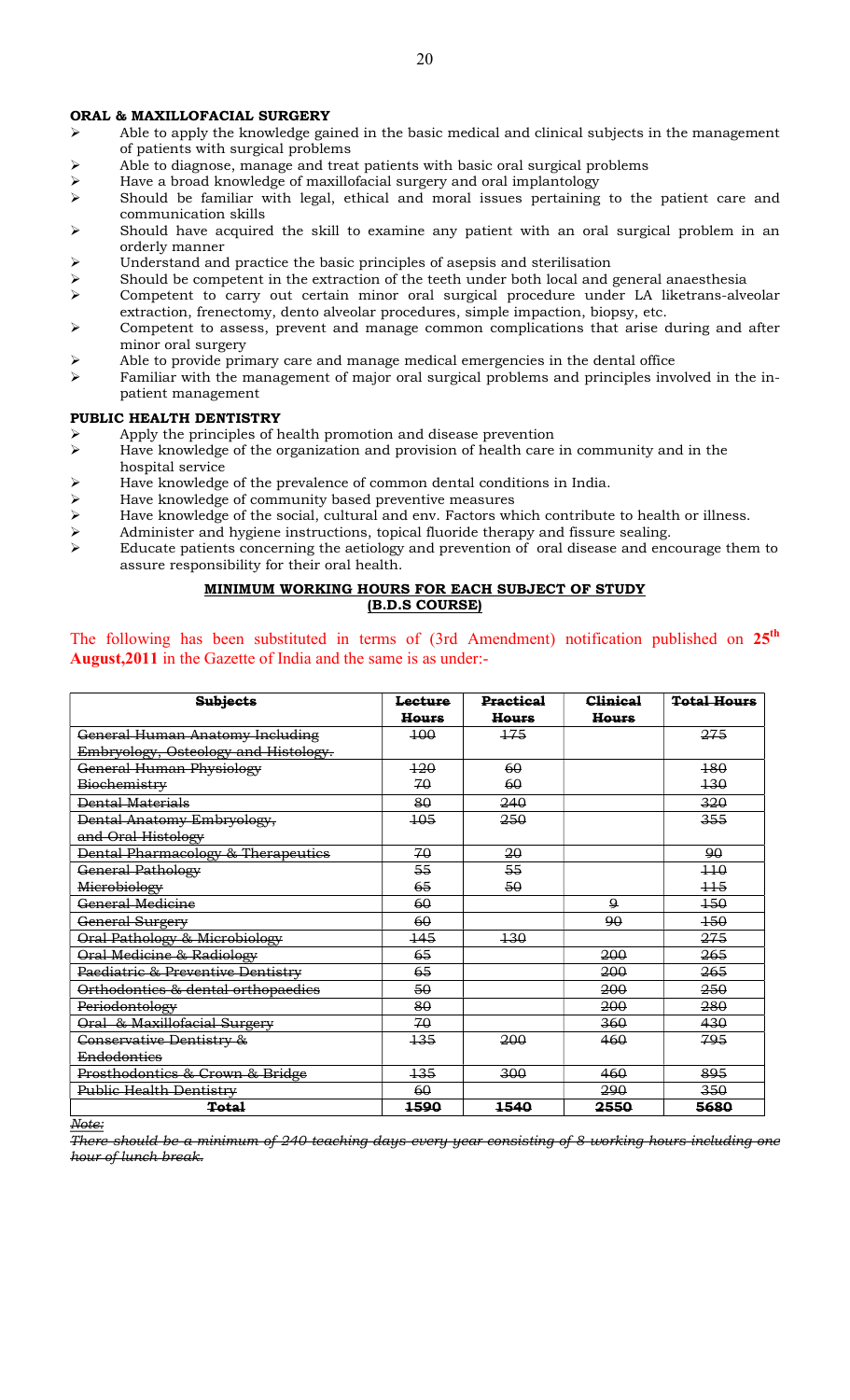| <b>Subjects</b>                                 | Lecture      | Practical    | <b>Clinical</b> | <b>Total Hours</b> |
|-------------------------------------------------|--------------|--------------|-----------------|--------------------|
|                                                 | <b>Hours</b> | <b>Hours</b> | <b>Hours</b>    |                    |
| General Human Anatomy Including                 | 100          | 175          |                 | 275                |
| Embryology, Osteology and Histology.            |              |              |                 |                    |
| General<br>Human<br>Physiology                  | 120          | 60           |                 | 180                |
| Biochemistry                                    | 70           | 60           |                 | 130                |
| <b>Dental Materials</b>                         | 80           | 240          |                 | 320                |
| Dental Anatomy Embryology, and Oral             | 105          | 250          |                 | 355                |
| Histology                                       |              |              |                 |                    |
| <b>Dental Pharmacology &amp; Therapeutics</b>   | 70           | 20           |                 | 90                 |
| <b>General Pathology Microbiology</b>           | 55           | 55           |                 | 110                |
|                                                 | 65           | 50           |                 | 115                |
| <b>General Medicine</b>                         | 60           |              | 9               | 150                |
| <b>General Surgery</b>                          | 60           |              | 90              | 150                |
| <b>Oral Pathology &amp; Microbiology</b>        | 145          | 130          |                 | 275                |
| <b>Oral Medicine &amp; Radiology</b>            | 65           |              | 170             | 235                |
| <b>Paediatric &amp; Preventive Dentistry</b>    | 65           |              | 170             | 235                |
| <b>Orthodontics &amp; dental orthopaedics</b>   | 50           |              | 170             | 220                |
| Periodontology                                  | 80           |              | 170             | 250                |
| <b>Oral &amp; Maxillofacial Surgery</b>         | 70           |              | 270             | 340                |
| <b>Conservative Dentistry &amp; Endodontics</b> | 135          | 200          | 370             | 705                |
| Prosthodontics & Crown & Bridge                 | 135          | 300          | 370             | 805                |
| Public Health Dentistry including               | 60           |              | 200             | 260                |
| Lectures on Tobacco Control & Habit             |              |              |                 |                    |
| Cessation                                       |              |              |                 |                    |
| <b>Total</b>                                    | 1590         | 1540         | 1989            | 5200               |

# Note:

 There should be a minimum of 240 teaching days each academic year consisting of 8 working hours, including one hour of lunch break. Internship – 240x8 hours-1920 clinical hours

# MINIMUM WORKING HOURS FOR EACH SUBJECT OF STUDY (B.D.S COURSE)

I B.D.S

| Subject                                      | Lecture<br><b>Hours</b> | <b>Practical</b><br><b>Hours</b> | <b>Clinical</b><br>Hours | <b>Total</b><br><b>Hours</b> |
|----------------------------------------------|-------------------------|----------------------------------|--------------------------|------------------------------|
| General Human Anatomy Including Embryology,  | 100                     | 175                              |                          | 275                          |
| Osteology and Histology                      |                         |                                  |                          |                              |
| General Human Physiology                     | 120                     | 60                               |                          | 180                          |
| Biochemistry.                                | 70                      | 60                               |                          | 130                          |
| Dental Anatomy Embryology,                   | 105                     | 250                              |                          | 355                          |
| and Oral Histology                           |                         |                                  |                          |                              |
| Dental Materials                             | 20                      | 40                               |                          | 60                           |
| Pre clinical Prosthodontics & Crown & Bridge |                         | 100                              |                          | 100                          |
| Total                                        | 415                     | 685                              |                          | 1100                         |

| Subject                                        | Lecture<br>Hours | <b>Practical</b><br>Hours | Clinical<br>Hours | <b>Total</b><br><b>Hours</b> |
|------------------------------------------------|------------------|---------------------------|-------------------|------------------------------|
| General & Dental Pharmacology and therapeutics | 70               | 20                        |                   | 90                           |
| General Pathology                              | 55               | 55                        |                   | 110                          |
| Microbiolog                                    | 65               | 50                        |                   | 115                          |
| Dental Materials                               | 60               | 200                       |                   | 260                          |
| Oral Pathology and Oral Microbiology           | 25               | 50                        |                   | 75                           |
| Pre Clinical Prosthodontics & Crown & Bridge   | 25               | 200                       |                   | 225                          |
| Pre Clinical Conservative Dentistry            | 25               | 200                       |                   | 225                          |
| Total                                          | 325              | 775                       |                   | 1100                         |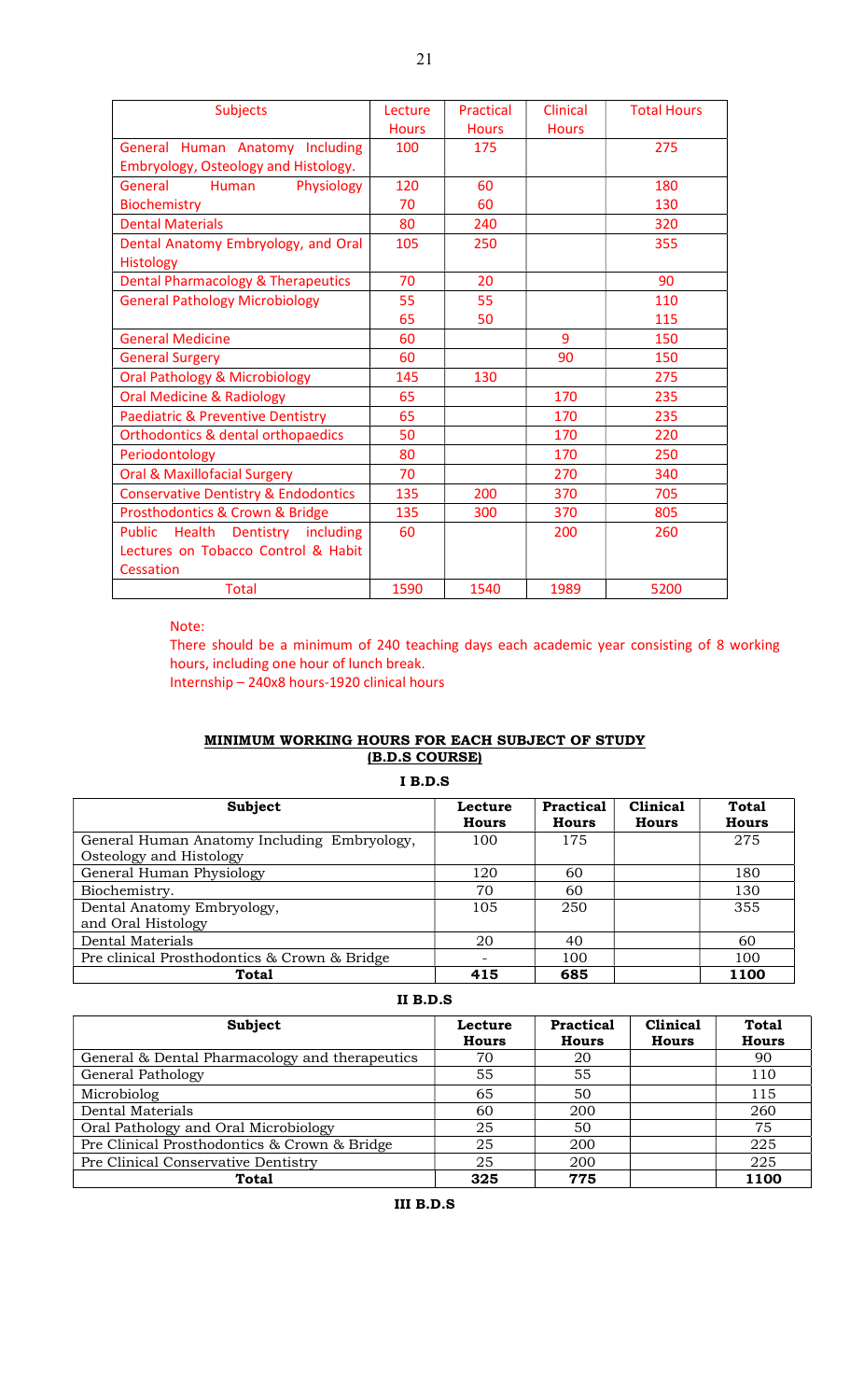| <b>Subject</b>                          | Lecture      | Practical | Clinical     | Total        |
|-----------------------------------------|--------------|-----------|--------------|--------------|
|                                         | <b>Hours</b> | Hours     | <b>Hours</b> | <b>Hours</b> |
| General Medicine                        | 60           |           | 90           | 150          |
| General Surgery                         | 60           |           | 90           | 150          |
| Oral Pathology and Oral Microbiology    | 120          | 80        |              | 200          |
| Oral Medicine and Radiology             | 20           |           | 70           | 90           |
| Paediatric and Preventive Dentistry     | 20           |           | 70           | 90           |
| Orthodontics & Dentofacial Orthopaedics | 20           |           | 70           | 90           |
| Periodontology                          | 30           |           | 70           | 100          |
| Oral & Maxillofacial Surgery.           | 20           |           | 70           | 90           |
| Conservative Dentistry & Endodontics.   | 30           |           | 70           | 100          |
| Prosthodontics and Crown & Bridge       | 30           |           | 70           | 100          |
| <b>Total</b>                            | 410          |           | 750          | 1160         |

IV B.D.S

The following has been substituted in terms of (3rd Amendment) notification published on 25<sup>th</sup> August,2011 in the Gazette of India and the same is as under:-

| <b>Subject</b>                          | Lecture      | <b>Practical</b> | <b>Clinical</b> | <b>Total</b> |
|-----------------------------------------|--------------|------------------|-----------------|--------------|
|                                         | <b>Hours</b> | <b>Hours</b>     | <b>Hours</b>    | <b>Hours</b> |
| Oral Medicine and Radiology             | 45           |                  | 430             | 175          |
| Paediatric and Preventive Dentistry     | 45           |                  | 430             | 175          |
| Orthodontics & Dentofacial Orthopaedics | 30           |                  | 130             | 460          |
| Periodontology                          | 50           |                  | <del>130</del>  | 180          |
| Oral & Maxillofacial Surgery.           | 20           |                  | 90              | 110          |
| Conservative Dentistry & Endodontics.   | 30           |                  | 90              | 120          |
| Prostodontics and Crown & Bridge        | 30           |                  | 90              | 120          |
| <b>Public Health Dentistry</b>          | 30           |                  | 90              | 120          |
| <del>Total</del>                        | 280          |                  | 880             | 1160         |

| <b>Subjects</b>               | Lecture      | Practical    | Clinical     | <b>Total Hours</b> |
|-------------------------------|--------------|--------------|--------------|--------------------|
|                               | <b>Hours</b> | <b>Hours</b> | <b>Hours</b> |                    |
| <b>Prosthodontics</b>         | 80           |              | 300          | 380                |
| <b>Oral Medicine</b>          | 45           |              | 100          | 145                |
| <b>Periodontics</b>           | 50           |              | 100          | 150                |
| <b>Public Heatlh</b>          | 60           |              | 200          | 260                |
| <b>Conservative Dentistry</b> | 80           |              | 300          | 380                |
| <b>Oral Surgery</b>           | 50           |              | 200          | 250                |
| <b>Orthodontics</b>           | 30           |              | 100          | 130                |
| Pedodontics                   | 45           |              | 100          | 145                |
| Total                         | 440          |              | 1400         | 1840               |

Provided that nothing contained in the provision of this regulations or statue or rules, regulations or guidance or notifications of the concerned university, or any other law for the time being in force shall prevent any student pursuing his/her  $4^{\text{th}}$  year BDS Course who fails in any one or more subjects of  $1^{\text{st}}$ semester will carry over those subjects to the 2<sup>nd</sup> Semester and will appear in those subjects together with the subjects of the 2<sup>nd</sup> semester. A pass in all the eight subjects is mandatory for completion of the 4<sup>th</sup> BDS Course before undergoing internship programme.

The following teaching Hours as prescribed for "V BDS" Course has been deleted in terms of (3rd Amendment) notification published on 25<sup>th</sup> August, 2011 in the Gazette of India.

| <del>v b.v.s</del>                                                              |                                |                                  |                                 |                              |  |  |
|---------------------------------------------------------------------------------|--------------------------------|----------------------------------|---------------------------------|------------------------------|--|--|
| <b>Subject</b>                                                                  | <b>Lecture</b><br><b>Hours</b> | <b>Practical</b><br><b>Hours</b> | <b>Clinical</b><br><b>Hours</b> | <b>Total</b><br><b>Hours</b> |  |  |
| $O_{rad}$ $\&$ Mavillaforial Surgery<br><del>oral w maxinoiaciai surgery.</del> | 30                             |                                  | 200                             | 230                          |  |  |

V B.D.S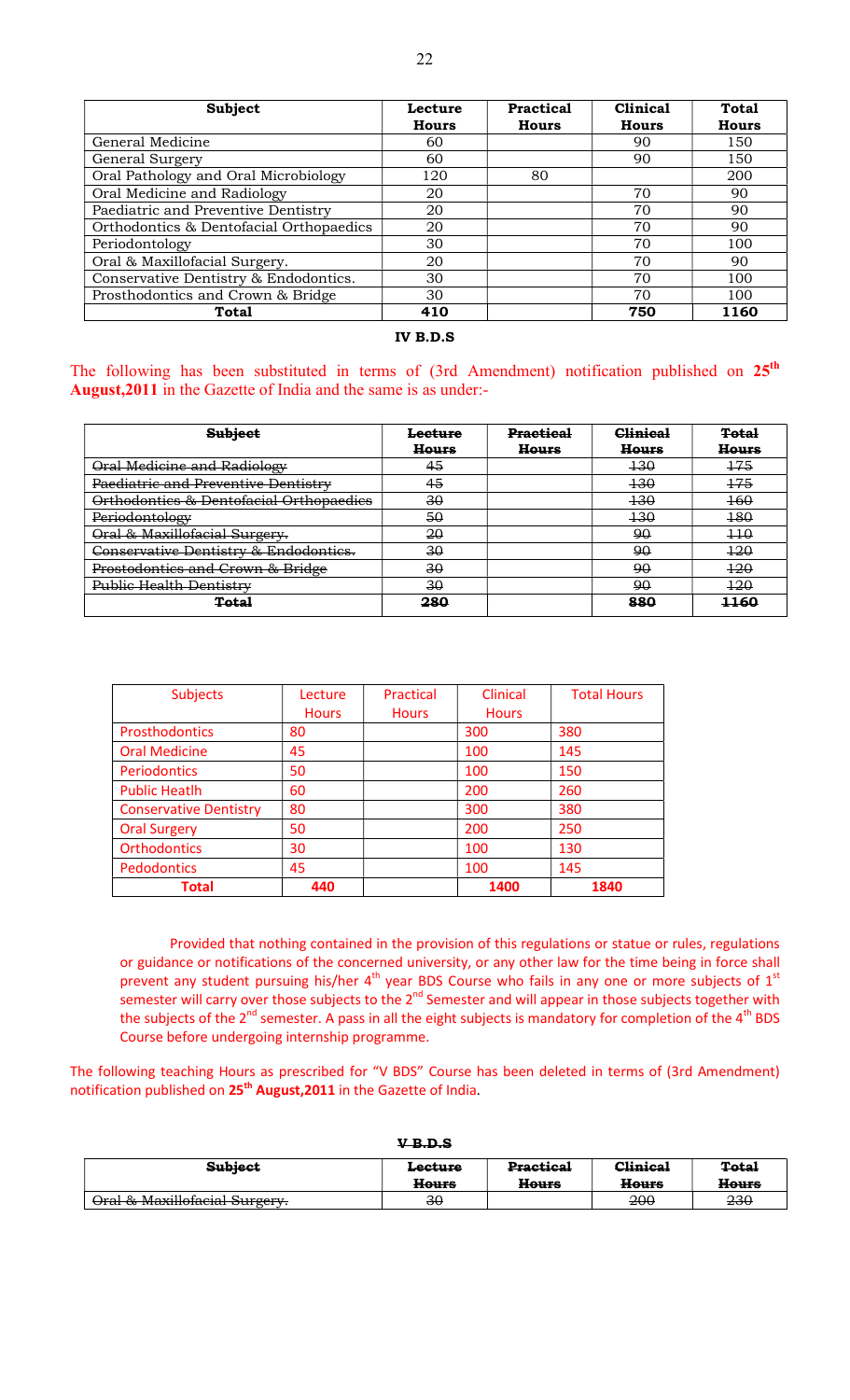| Conservative Dentistry & Endodontics.       | 50  | 300  | 350            |
|---------------------------------------------|-----|------|----------------|
| <b>Prostodontics and Crown &amp; Bridge</b> | 50  | 300  | <del>350</del> |
| Public Health Dentistry                     | 30  | 200  | 230            |
| <b>Total</b>                                | 160 | 1000 | 1160           |

The following has been substituted only for Punjab and Andhra Pradesh in terms of (3rd Amendment) notification published on  $25<sup>th</sup>$  August, 2011 in the Gazette of India

> Only 2007 batch (Punjab & Andhra Pradesh) will have to follow the existing  $5^{th}$  year only programme.

Thereafter this 3<sup>rd</sup> amendment will be applicable.

Provided the concerned University follows the proposed amendment.

## Note:

The following footnote has been modified/deleted as under in terms of (3rd Amendment) notification published on  $25^{th}$  August, 2011 in the Gazette of India:-

- Behavioral Sciences Classes shall commence in 1<sup>st</sup> Year.
- \* Forensic odontology shall be covered in the department of Oral pathology and Oral Medicine during 3rd Year.
- \* Esthetic Dentistry shall be covered in the Departments of Conservative Dentistry and Prosthodontics during 4<sup>th</sup> & 5<sup>th</sup> Year.
- Oral Implantology shall be covered in the Department of Maxillofacial Surgery, Prosthodontics & Crown & Bridge and Periodontology during  $4<sup>th</sup>$  &  $5<sup>th</sup>$  Years.
- Ethics and dental jurisprudence shall be covered in Public Health Dentistry in 4<sup>th</sup> and 5<sup>th</sup> years.
- Electives / Research work should be encouraged during the 5<sup>th</sup> Year lasting for a period of atleast one month to be spent in a different dental institution in India / overseas.
- All the institutions shall compulsorily make arrangements for Comprehensive oral health care training for atleast 3 months during 5th Year. The department of Public Health Dentistry may be ustilised in case, the institution does not have separate department for this purpose. Qualified faculty members from the departments of Prosthodontics, Conservative and periodontics should guide the students along with faculty of Public Health Dentistry Department.
- The minimum working hours indicated each year of study does not include one month mid year vacation and one month of university examination.

It is the prerogative of the Dental Council of India to conduct inspections, at any of the colleges, at any time during the calendar year for inspecting whether the colleges are following the internship norms as laid down by DCI.

# RECOMMENDED BOOKS

#### 1. Human Anatomy, Embryology, Histology & Medical Genetics

- 1. SNELL (Richard S.) Clinical Anatomy for Medical Students, Ed. 5, Llittle Brown & company, Boston.
- 2. RJ LAST'S Anatomy McMinn, 9th edition.
- 3. ROMANES(G.J.) Cunningham Manual of Practical Anatomy : Head & Neck & Brain Ed.15.Vol.III, Oxford Medical publication.
- 4. WHEATER,BURKITT & DANIELS, Functional Histology, Ed. 2, Churchill Livingstone.
- 5. SADLER , LANGMAN'S, Medical Embryology, Ed. 6.
- 6. JAMES E ANDERSON, Grant's Atlas of Anatomy. Williams & Wilkins.
- 7. WILLIAMS, Gray's Anatomy, Ed.38. ,Churchill Livingstone.
- 8. EMERY,Medical Genetics.

#### 2. Physiology

- 1. Guyton; Text book of Physiology, 9th edition.
- 2. Ganong; Review of Medical Physiology, 19th edition
- 3. Vander; Human physiology, 5<sup>th</sup> edition
- 4. Choudhari; Concise Medical Physiology, 2nd edition
- 5. Chaterjee; Human Physiology, 10<sup>th</sup> edition
- 6. A.K. Jain; Human Physiology for BDS students, 1st edition
- 7. Berne & Levey; Physiology, 2nd edition
- 8. West-Best & Taylor's, Physiological basis of Medical Practise, 11th edition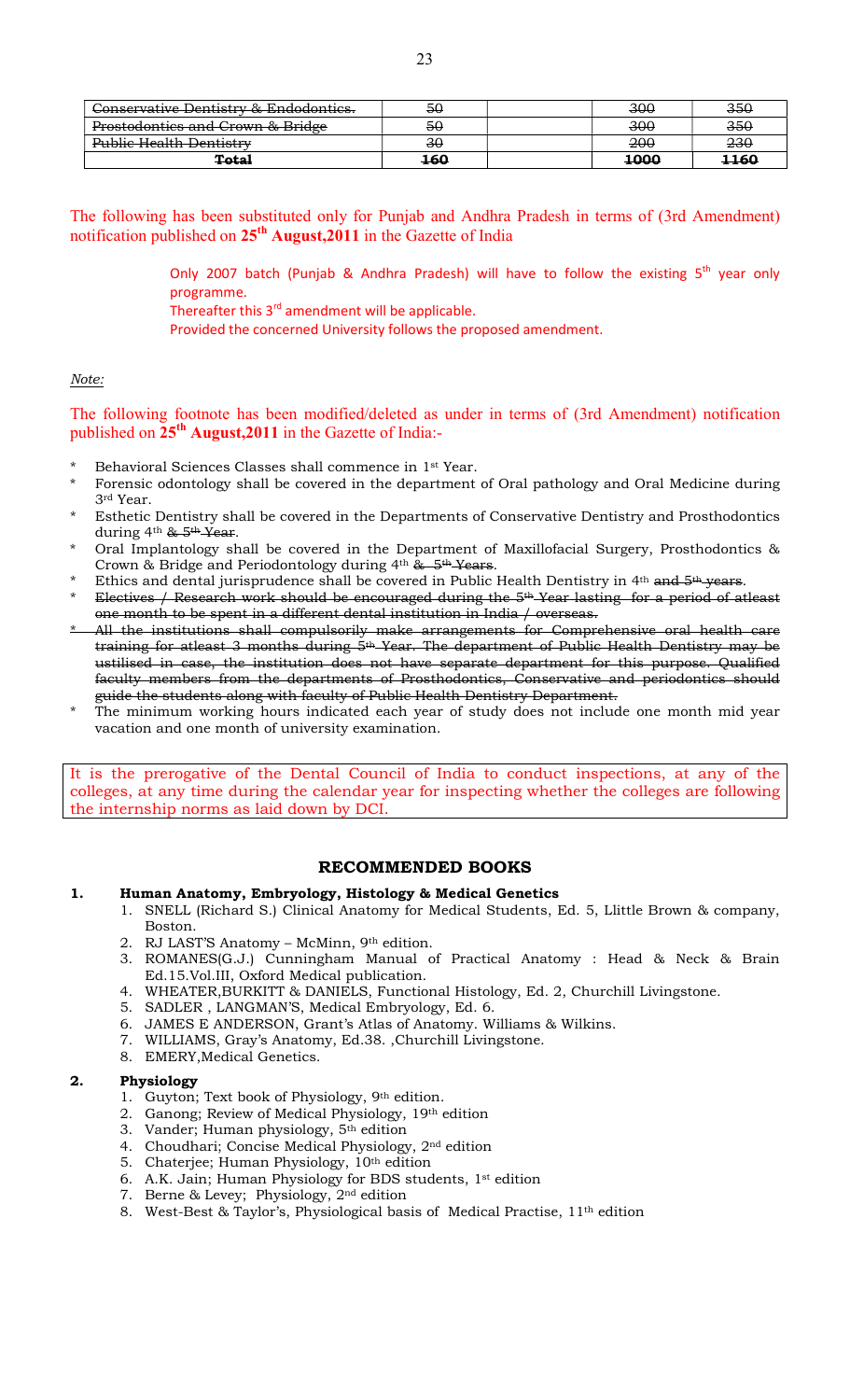## EXPERIMENTAL PHYSIOLOGY:

- 1. Rannade; Practical Physiology, 4th edition
- 2. Ghai; a text book of practical physiology
- 3. Hutchison's; Clinical Methods, 20th edition

## 3. Biochemistry

- 1. Concise text book of Biochemistry ( $3<sup>rd</sup>$  edition) 2001, T.N. Pattabiraman
- 2. Nutritional Biochemistry 1995, S. Ramakrishnan and S.V. Rao
- 3. Lecture notes in Biochemistry 1984, J.K. Kandlish

### REFERENCE BOOKS:

- 1. Text book of Biochemistry with clinical correlations 1997, T.N. Devlin
- 2. Harper's Biochemistry, 1996., R.K. Murray et.al
- Basic and applied Dental Biochemistry, 1979, R.A.D. Williams & J.C.Elliot

# 4. Dental Anatomy, Embryology and Oral Histology

- 1. Orban's Oral Histology & Embryology S.N. Bhaskar
- 2. Oral Development & Histology James & Avery
- 3. Wheeler's Dental Anatomy, Physiology & Occlusion Major M. Ash
- 4. Dental Anatomy its relevance to dentistry Woelfel & Scheid
- 5. Applied Physiology of the mouth Lavelle
- 6. Physiology & Biochemistry of the mouth Jenkins

### 5. General Pathology

- 1. Robbins Pathologic Basis of Disease Cotran, Kumar, Robbins
- 2. Anderson's Pathology Vol 1 & 2 Editors Ivan Damjanov & James Linder
- 3. Wintrobe's clinical Haematolog Lee, Bithell, Foerster, Athens, Lukens

### 6. Microbiology

- 1. Text book of Microbiology R.Ananthanarayan & C.K.Jayaram Paniker.
- 2. Medical Microbiology David Greenwood et al.
- 3. Microbiology Prescott, et al.
- 4. Microbiology Bernard D. Davis , et al.
- 5. Clinical & Pathogenic Microbiology Barbara J Howard, et al.
- 6. Mechanisms of Microbial diseases Moselio Schaechter, et al.
- 7. Immunology an Introduction Tizard
- 8. Immunology  $3<sup>rd</sup>$  edition Evan Roitt, et al.

# 7. Dental Materials

- 1. Phillips Science of Dental Materials 10th edn.- Kenneth J. Anusavice
- 2. Restorative Dental Materials 10 edn. Robert G.Craig
- 3. Notes on Dental Materials E.C. Combe
- 4. Prep. Manual for undergraduates Dental Materials Dr. M.S. Koudi & Dr. SanjayGouda B. Patil

#### 8. General and dental pharmacology and therapeutics

- 1. R.S.Satoskar, Kale Bhandarkar's Pharmacology and Pharmacolherapentics, 10th Edition, Bombay Popular Prakashan 1991.
- 2. Bertam G Katzung, Basic and Clinical pharmacology 6th ed. Appleton & Lange 1997
- 3. Lauerence D.R. Clinical Pharmacology 8th ed. Churchill Livingstone 1997
- 4. Satoskar R.S. & Bhandarkar S.D., Pharmacology and Pharmaco Therapeutics part I & part ii, 13th Popular Prakashan Bombay 1993
- 5. Tripathi K.D., Essentials of Medical Pharmacology 4th ed Jaypee Brothers 1999.

# 9. General Medicine

Textbook of Medicine Davidson Textbook of Medicine Hutchinson

# 10. General Surgery

Short practice of Surgery Baily & Love

# 11. Oral Pathology & Oral Microbiology

- 
- 1. A Text Book of Oral Pathology Shafer, Hine & Levy<br>2. Oral Pathology Clinical Pathologic correlations Re 2. Oral Pathology - Clinical Pathologic correlations Regezi & Sciubba.
- 3. Oral Pathology Soames & Southam.
- 4. Oral Pathology in the Tropics Prabhu, Wilson, Johnson & Daftary

# 12. Public Health Dentistry

- 1. Dentistry Dental Practice and Community by David F. Striffler and Brain A. Burt, Edn. 1983, W. B. Saunders Company
- 2. Principles of Dental Public Health by James Morse Dunning, IV<sup>th</sup> Edition, 1986, Harward University Press.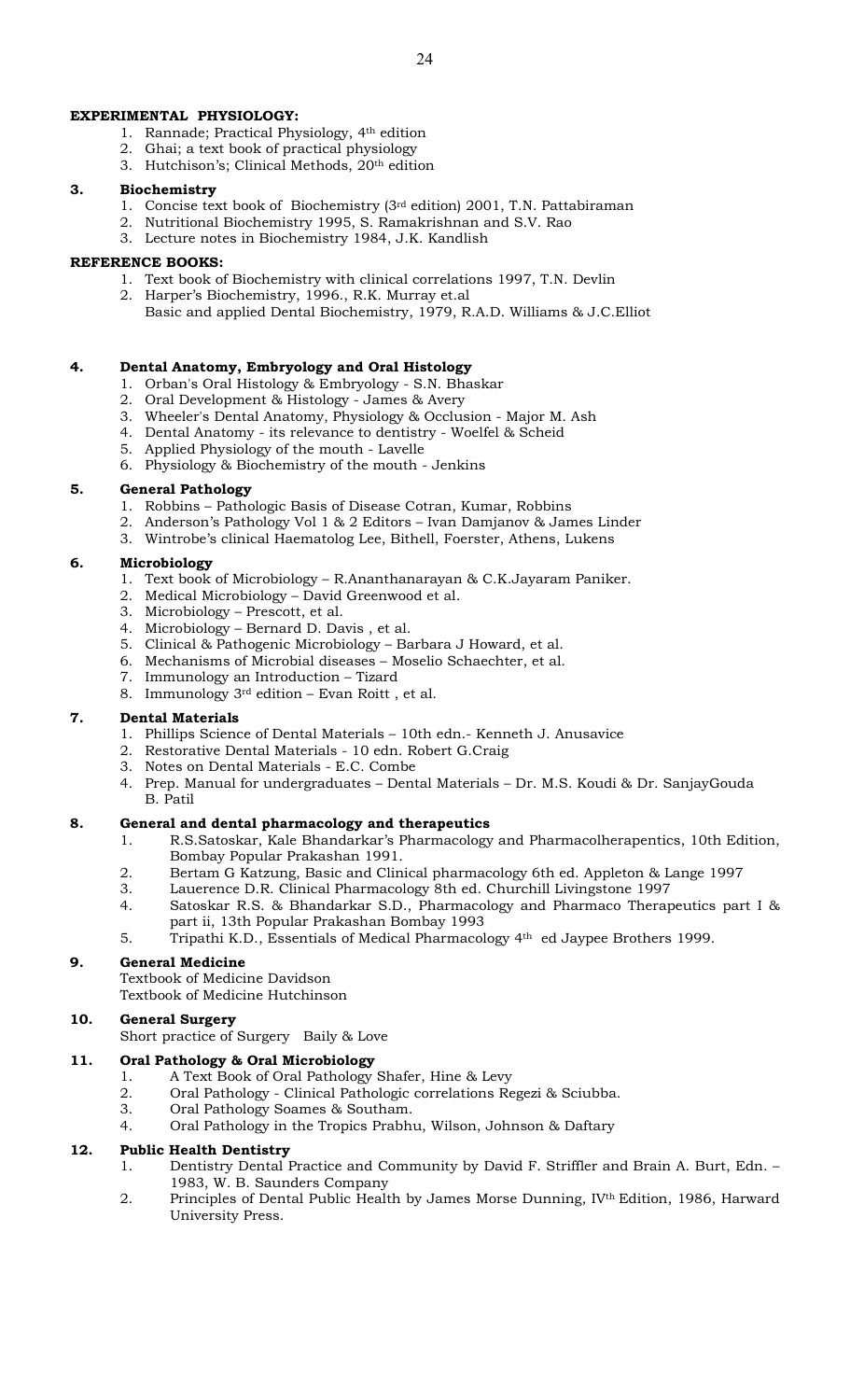- 3. Dental Public Health and Community Dentistry Ed by Anthony Jong Publication by The C. V. Mosby Company 1981
- 4. Community Oral Health-A system approach by Patricia P. Cormier and Joyce I. Levy published by Appleton-Century-Crofts/ New York, 1981
- 5. Community Dentistry-A problem oriented approach by P. C. Dental Hand book series Vol.8 by Stephen L. Silverman and Ames F. Tryon, Series editor-Alvin F. Gardner, PSG Publishing company Inc. Littleton Massachuseltts, 1980.
- 6. Dental Public Health- An Introduction to Community Dentistry. Edition by Geoffrey L. Slack and Brain Burt, Published by John Wrigth and sons Bristol, 1980
- 7. Oral Health Surveys- Basic Methods, 4th edition, 1997, published by W. H. O. Geneva available at the regional office New Delhi.
- 8. Preventive Medicine and Hygiene-By Maxcy and Rosenau, published by Appleton Century Crofts, 1986.
- 9. Preventive Dentistry-by J. O. Forrest published by John Wright and sons Bristoli, 1980.<br>10. Preventive Dentistry by Murray, 1997.
- Preventive Dentistry by Murray, 1997.
- 11. Text Book of Preventive and Social Medicine by Park and park, 14th edition.
- 12. Community Dentistry by Dr. Soben Peter.
- 13. Introduction to Bio-statistics by B. K. Mahajan
- 14. Introduction to Statistical Methods by Grewal

# 13. Paediatric and Preventive Dentistry

- 1. Pediatric Dentistry (Infancy through Adolescences) Pinkham.
- 2. Clinical Use of Fluorides Stephen H. Wei.
- 3. Understanding of Dental Caries Niki Foruk.
- 4. Handbook of Clinical Pedodontics Kenneth. D.
- 5. Dentistry for the Child and Adolescence Mc. Donald.
- 6. Pediatric Dentistry Damle S. G.
- 7. Behaviour Management Wright
- 8. Traumatic Injuries Andreason.
- 9. Textbook of Pedodontics Dr. Shobha Tandon

# 14. Oral Medicine and Radiology

Oral Diagnosis, Oral Medicine & Oral Pathology

- 1. Burkit Oral Medicine J.B. Lippincott Company
- 2. Coleman Principles of Oral Diagnosis Mosby Year Book
- 3. Jones Oral Manifestations of Systemic Diseases W.B. Saunders company
- 4. Mitchell Oral Diagnosis & Oral Medicine
- 5. Kerr Oral Diagnosis
- 6. Miller Oral Diagnosis & Treatment
- 7. Hutchinson clinical Methods
- 8. Oral Pathology Shafers
- 9. Sonis.S.T., Fazio.R.C. and Fang.L Principles and practice of Oral Medicine
- b) Oral Radiology
	- 1. White & Goaz Oral Radiology Mosby year Book
	- 2. Weahrman Dental Radiology C.V. Mosby Company
	- 3. Stafne Oral Roentgenographic Diagnosis W.B.Saunders Co.,
- c) Forensic Odontology
	- 1. Derek H.Clark Practical Forensic Odontology Butterworth-Heinemann (1992) 2. C Michael Bowers, Gary Bell – Manual of Forensic Odontology - Forensic Pr (1995)

# 15. Orthodontics and Dentofacial Orthopedics

- 1. Contemporary Orthodontics William R. Proffit
- 2. Orthodontics For Dental Students White And Gardiner
- 3. Handbook Of Orthodontics Moyers
- 4. Orthodontics Principles And Practice Graber
- 5. Design, Construction And Use Of Removable Orthodontic Appliances C. Philip Adams
- 6. Clinical Orthodontics: Vol1 & 2 Salzmann

# 16. Oral and Maxillofacial Surgery

- 1. Impacted teeth; Alling John F & etal.
- 2. Principles of oral and maxillofacial surgery; Vol.1,2 & 3 Peterson LJ & etal.<br>3. Handbook of medical emergencies in the dental office. Malamed SF.
- Handbook of medical emergencies in the dental office, Malamed SF.
- 4. Killeys Fractures of the mandible; Banks P.<br>5. Killeys fractures of the middle  $3^{rd}$  of the factures
- Killeys fractures of the middle  $3<sup>rd</sup>$  of the facial skeleton; Banks P.
- 6. Killey and Kays outline of oral surgery Part-1; Seward GR & etal
- 7. Essentials of safe dentistry for the medically compromised patients; Mc Carthy FM
- 8. Extraction of teeth;Howe, GL
- 9. Minor Oral Surgery; Howe.GL

# 17. Prosthodontics, Crown & Bridge

1. Syllabus of Complete denture by – Charles M. Heartwell Jr. and Arthur O. Rahn.